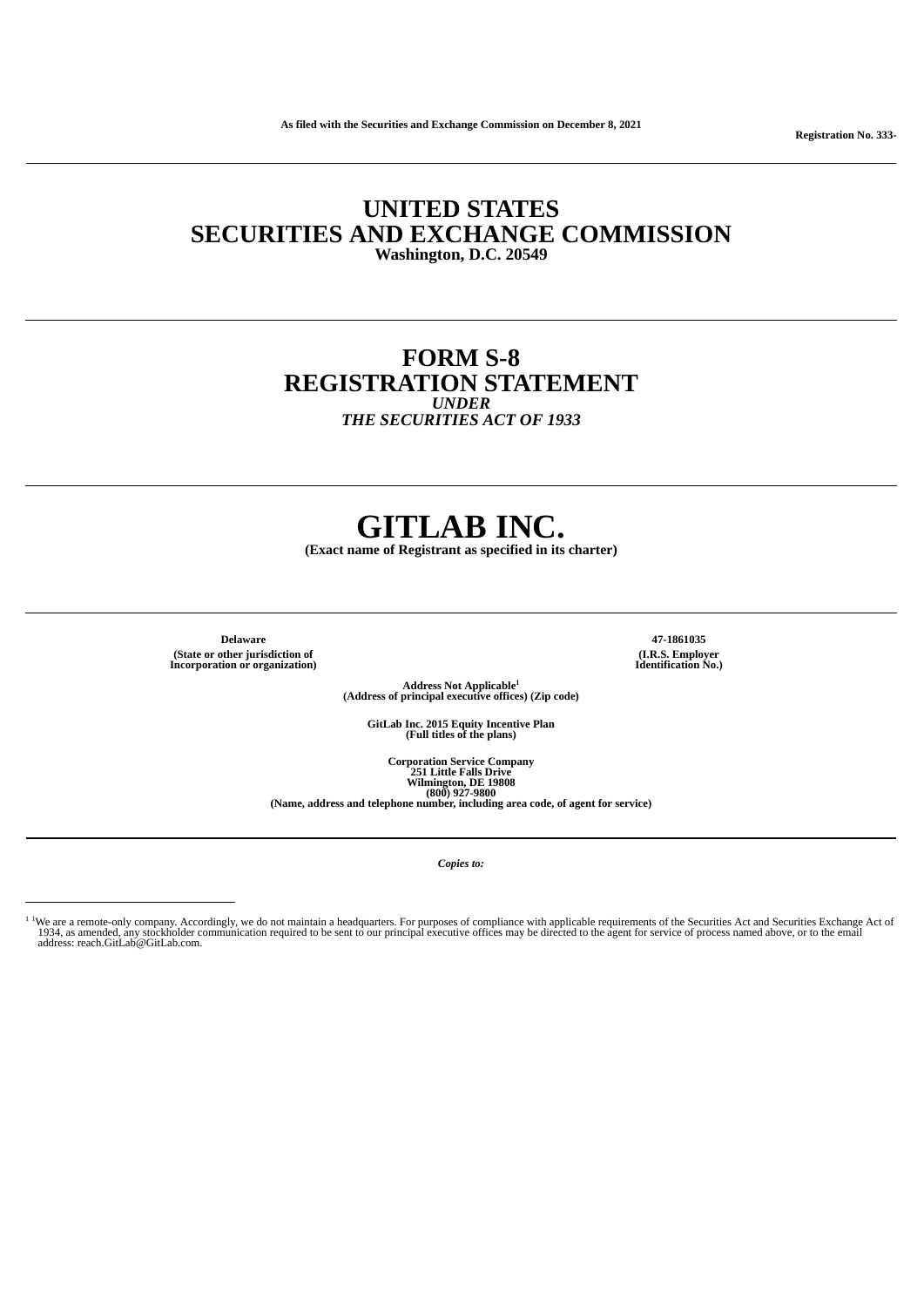**Cynthia Hess Steven Levine James Evans Ran Ben-Tzur Aman Singh Ryan Mitteness Fenwick & West LLP 801 California Street Mountain View, California 94041 (650) 988-8500** **Robin J. Schulman Chief Legal Officer and Corporate Secretary GitLab Inc. Address Not Applicable**

Indicate by check mark whether the registrant is a large accelerated filer, an accelerated filer, a non-accelerated filer, a smaller reporting company, or an emerging growth company. See the definitions of "large accelerated filer," "accelerated filer," "smaller reporting company," and "emerging growth company" in Rule 12b-2 of the Exchange Act.

| Large accelerated filer |   | Accelerated filer         | ┓           |
|-------------------------|---|---------------------------|-------------|
| Non-accelerated filer   | 区 | Smaller reporting company | $\Box$      |
|                         |   | Emerging growth company   | $\boxtimes$ |

If an emerging growth company, indicate by check mark if the registrant has elected not to use the extended transition period for complying with any new or revised financial accounting standards provided pursuant to Section 7(a)(2)(B) of the Securities Act.  $\Box$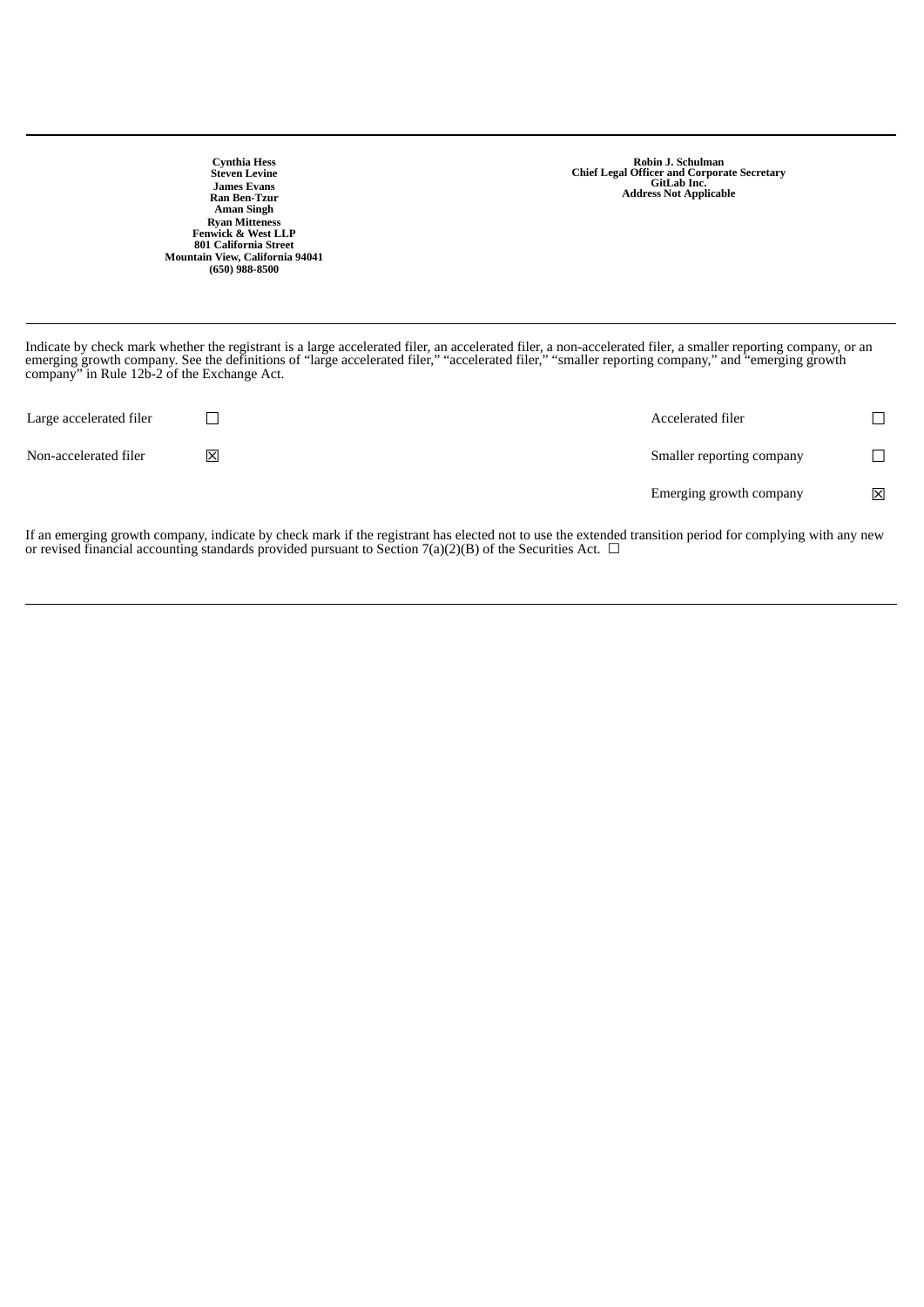# **CALCULATION OF REGISTRATION FEE**

| Title of Securities to be Registered                     | Amount to be<br>Registered(1) | Proposed<br>Maximum<br><b>Offering Price</b><br>per Share(2) | <b>Proposed</b><br>Maximum<br>Aggregate<br><b>Offering Price</b> | Amount of<br><b>Registration Fee</b> |
|----------------------------------------------------------|-------------------------------|--------------------------------------------------------------|------------------------------------------------------------------|--------------------------------------|
| Class A common stock, \$0,0000025 par value per share(3) | 10,929,028                    | \$87.82                                                      | \$959,787,239                                                    | \$88,973                             |

(1) Pursuant to Rule 416 promulgated under the Securities Act of 1933, as amended (the "Securities Act"), this Registration Statement shall also cover any additional shares of the Registrant's Class A common stock that become issuable under the stock option awards set forth herein by reason of any stock dividend, stock split, recapitalization or other similar transaction effected without receipt of consideration that increases the number of outstanding shares of the Registrant's common stock.

(2) Estimated solely for purposes of calculating the registration fee pursuant to Rule 457(h) of the Securities Act based on the average of the high and low prices of the Registrant's common stock on December 6, 2021 as reported on the Nasdaq Stock Market.

(3) Represents shares of Class A common stock issued under equity awards granted under the GitLab, Inc. 2015 Equity Incentive Plan (the "2015 Plan") issued to certain current and former employees, consultants and advisors of the Registrant upon exercise of stock option awards.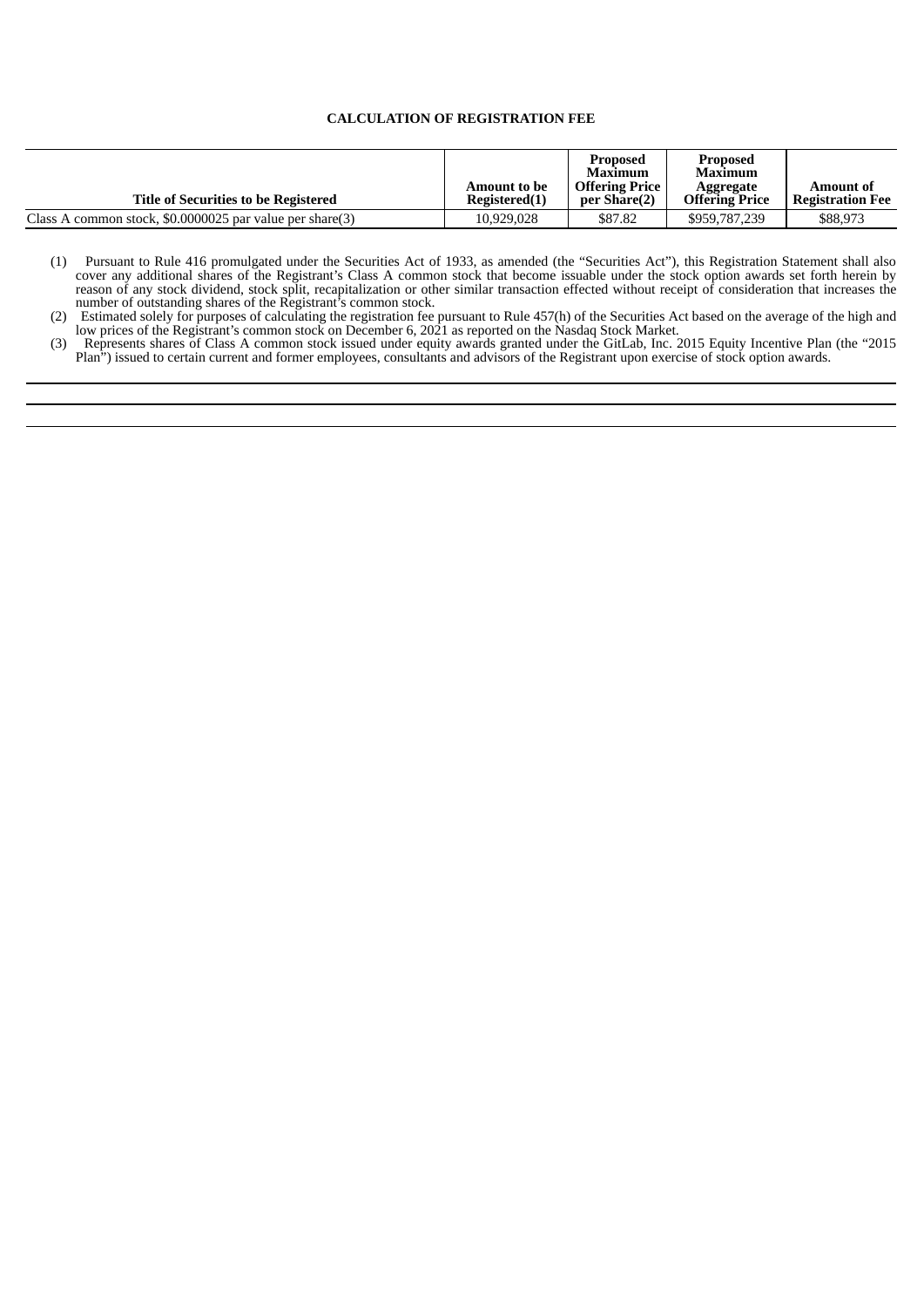#### **EXPLANATORY NOTE**

This registration statement contains a "reoffer prospectus" prepared in accordance with Part I of Form S-3 (in accordance with Instruction C of the General Instructions to Form S-8). This reoffer prospectus may be used for reoffers and resales on a continuous or delayed basis of certain of those shares of Class A common stock (the "Shares") of GitLab, Inc. ("us," "we" or the "Registrant") referred to above that constitute "control securities" or "restricted securities," within the meaning of the Securities Act, by certain stockholders that are current and former employees, consultants, and advisors of the Registrant (the "Selling Stockholders") for their own accounts. As specified in General Instruction C of Form S-8, the amount of securities to be reoffered or resold under the reoffer prospectus by each Selling Stockholder and any other person with whom he or she is acting in concert for the purpose of selling the Registrant's securities, may not exceed, during any three-month period, the amount specified in Rule 144(e) under the Securities Act.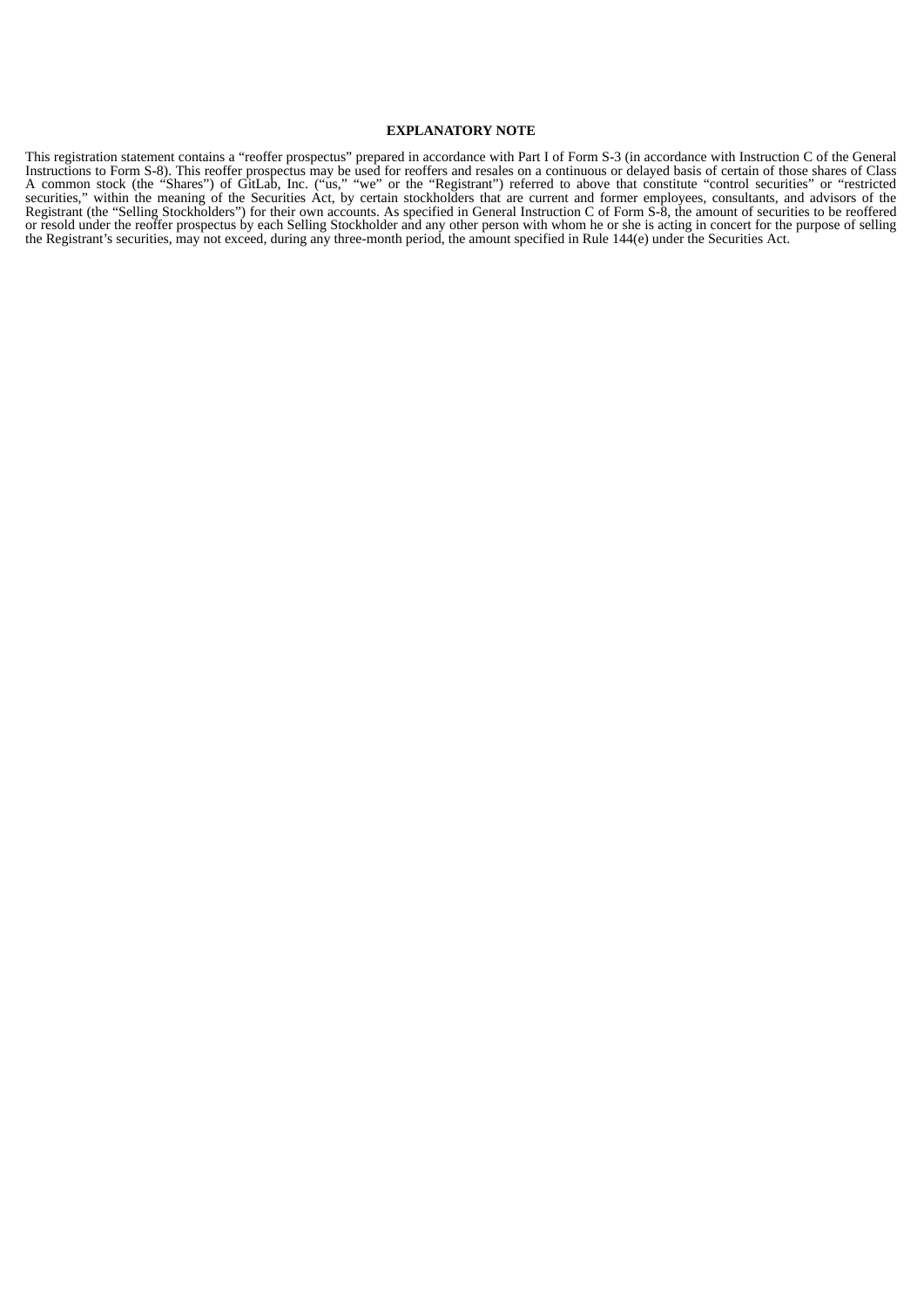

This prospectus relates to 10,929,028 shares of Class A common stock, par value \$0.0000025 per share (the "Shares"), of GitLab, Inc., which may be offered from time to time by certain stockholders that are our current or former employees, consultants, and advisors (the "Selling Stockholders") for their own accounts. We will not receive any of the proceeds from the sale of Shares by the Selling Stockholders made hereunder. The Shares were acquired by the Selling Stockholders pursuant to our 2015 Equity Incentive Plan.

The Selling Stockholders may sell the securities described in this prospectus in a number of different ways and at varying prices, including sales in the open market, sales in negotiated transactions and sales by a combination of these methods. The Selling Stockholders may sell any, all or none of the Shares and we do not know when or in what amount the Selling Stockholders may sell their Shares hereunder following the effective date of this registration statement. The price at which any of the Shares may be sold, and the commissions, if any, paid in connection with any such sale, are unknown and may vary from transaction to transaction. The Shares may be sold at the market price of the common stock at the time of a sale, at prices relating to the market price over a period of time, or at prices negotiated with the buyers of shares. The Shares may be sold through underwriters or dealers which the Selling Stockholders may select. If underwriters or dealers are used to sell the Shares, we will name them and describe their compensation in a prospectus supplement. We provide more information about how the Selling Stockholders may sell their Shares in the section titled "Plan of Distribution." The Selling Stockholders will bear all sales commissions and similar expenses. Any other expenses incurred by us in connection with the registration and offering that are not borne by the Selling Stockholders will be borne by us.

Our Class A common stock is listed on the Nasdaq Global Select Market ("Nasdaq") under the symbol "GTLB." On December 6, 2021, the last reported sale price of our Class A common stock, was \$87.82 per share.

The amount of securities to be offered or resold under this reoffer prospectus by each Selling Stockholder or other person with whom he, she or it is acting in concert for the purpose of selling our securities, may not exceed, during any three-month period, the amount specified in Rule 144(e) under the Securities Act.

We are an "emerging growth company" as defined under the federal securities laws, and as such, we have elected to comply with certain reduced **public company reporting requirements for this prospectus and may elect to do so in future filings.**

Investing in our securities involves a high degree of risk. Before buying any securities, you should carefully read the discussion of the risks of **investing in our securities in "Risk Factors" beginning on page 3 of this prospectus.**

The Securities and Exchange Commission (the "SEC") may take the view that, under certain circumstances, the Selling Stockholders and any brokerdealers or agents that participate with the Selling Stockholders in the distribution of the Shares may be deemed to be "underwriters" within the meaning of the Securities Act. Commissions, discounts or concessions received by any such broker-dealer or agent may be deemed to be underwriting commissions under the Securities Act. See the section titled "Plan of Distribution."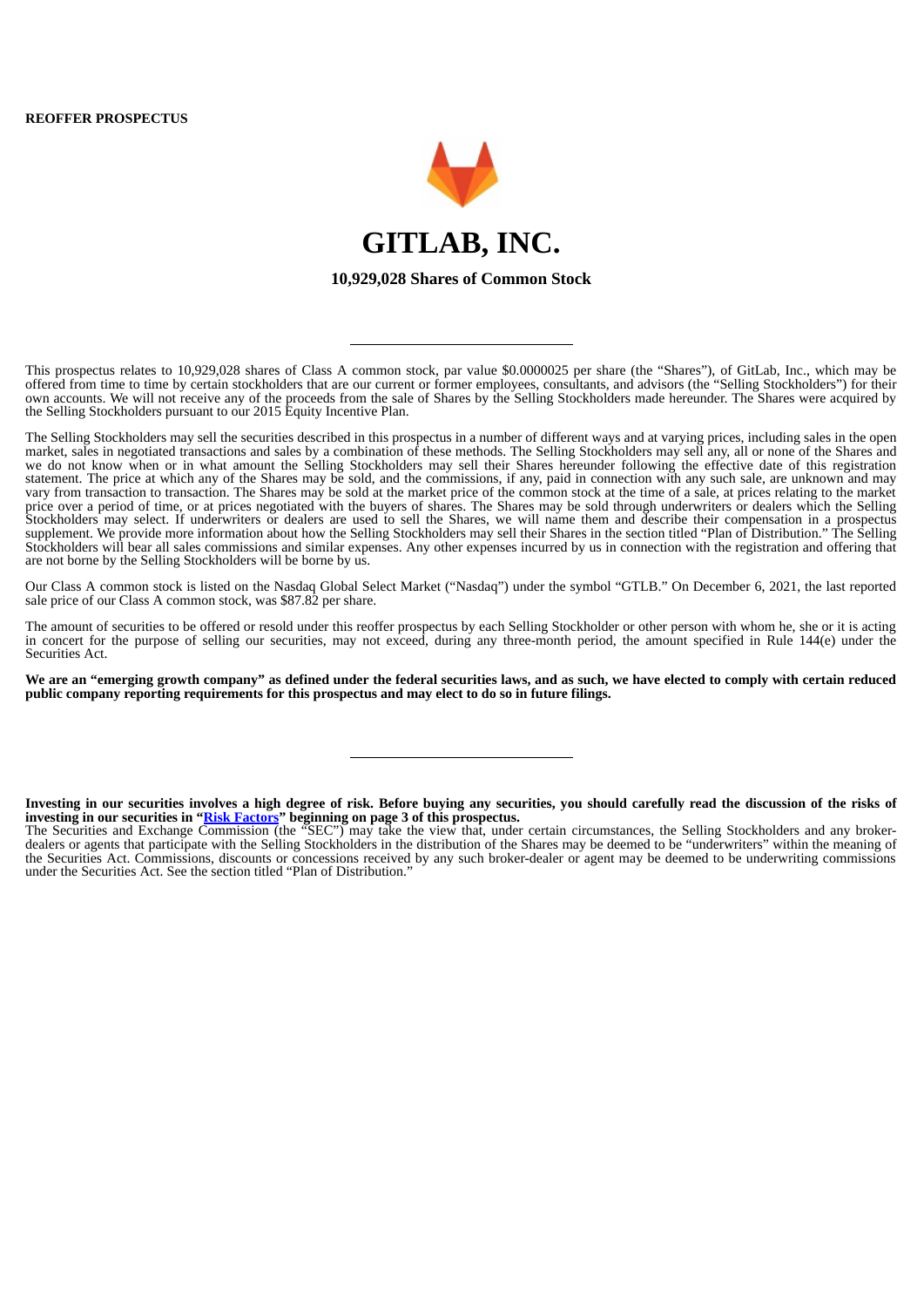Neither the Securities and Exchange Commission nor any state securities commission has approved or disapproved of these securities or determined if this prospectus is truthful or complete. Any representation to the contrary is a criminal offense.

**The date of this prospectus is December 8, 2021**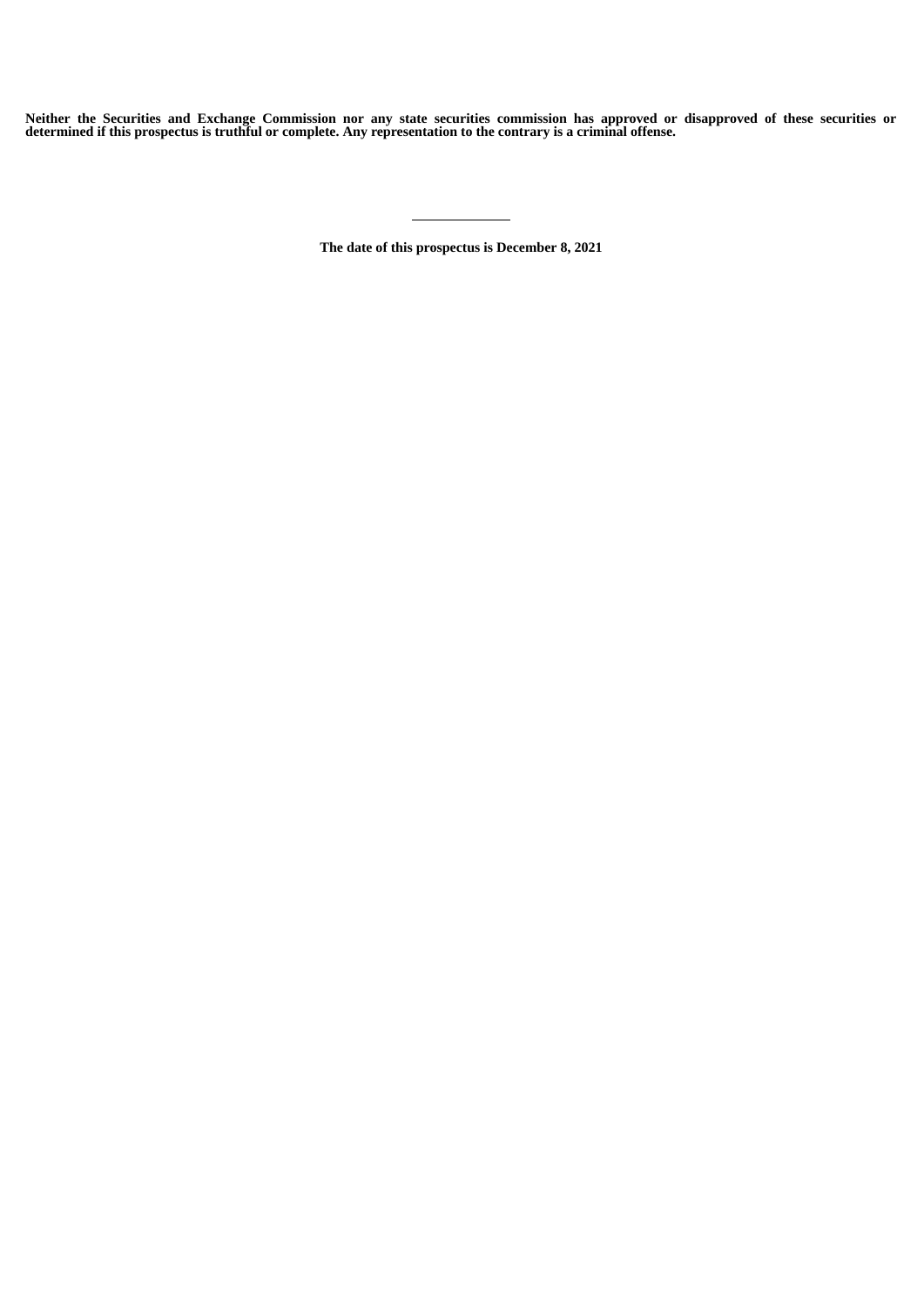# **TABLE OF CONTENTS**

|                                                          | Page |
|----------------------------------------------------------|------|
| <b>THE COMPANY</b>                                       |      |
| <b>RISK FACTORS</b>                                      | 3    |
| <b>SPECIAL NOTE REGARDING FORWARD-LOOKING STATEMENTS</b> | 4    |
| <b>USE OF PROCEEDS</b>                                   | 6    |
| <b>SELLING STOCKHOLDERS</b>                              |      |
| <b>PLAN OF DISTRIBUTION</b>                              | 10   |
| <b>LEGAL MATTERS</b>                                     | 12   |
| <b>EXPERTS</b>                                           | 12   |
| <b>INFORMATION INCORPORATED BY REFERENCE</b>             | 12   |
| WHERE YOU CAN FIND MORE INFORMATION                      | 12   |

Neither we nor any of the Selling Stockholders has authorized anyone to provide you with any information or to make any representations other than those contained in this prospectus or in any free writing prospectuses we have prepared. Neither we nor any of the Selling Stockholders take any responsibility for, and can provide no assurance as to the reliability of, any other information that others may give you. We are not making an offer to sell these securities in any jurisdiction where the offer or sale is not permitted. The information contained in this prospectus is accurate only as of its date, regardless of the time of delivery of this prospectus or of any sale of our common stock.

<span id="page-6-0"></span>GitLab, the GitLab logo, and other registered or common law trade names, trademarks, or service marks of GitLab appearing in this prospectus are the property of GitLab. This prospectus contains additional trade names, trademarks, and service marks of ours and of other companies. We do not intend our use or display of other companies' trade names, trademarks, or service marks to imply a relationship with these other companies, or endorsement or sponsorship of us by these other companies. Other trademarks appearing in this prospectus are the property of their respective holders. Solely for convenience, our trademarks and trade names referred to in this prospectus appear without the ® and  $TM$  symbols, but those references are not intended to indicate, in any way, that we will not assert, to the fullest extent under applicable law, our rights, or the right of the applicable licensor, to these trademarks and trade names. Unless the context otherwise requires, all references in this prospectus to "we," "us," "our," "our company," and "GitLab," refer to GitLab, Inc. and its consolidated subsidiaries.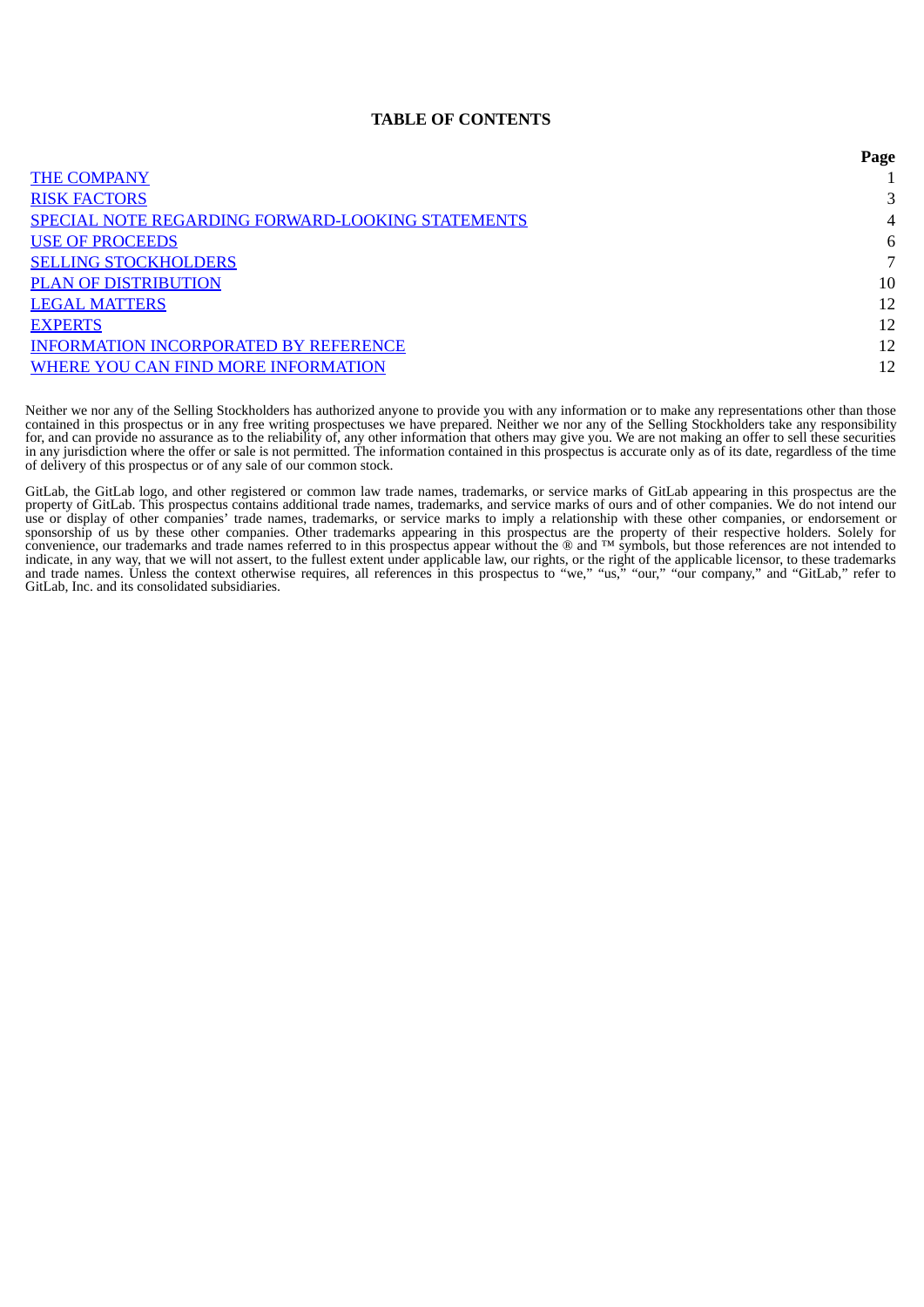#### **THE COMPANY**

### **GitLab Inc.**

We believe in an innovative world powered by software. To realize this vision, we pioneered The DevOps Platform, a fundamentally new approach to DevOps consisting of a single codebase and interface with a unified data model. The DevOps Platform allows everyone to contribute to build better software rapidly, efficiently, and securely.

Today, every industry, business, and function within a company is dependent on software. To remain competitive and survive, nearly all companies must digitally transform and become experts at building and delivering software.

GitLab is The DevOps Platform, a single application that brings together development, operations, IT, security, and business teams to deliver desired business outcomes. Having all teams on a single application with a single interface represents a step change in how organizations plan, build, secure, and deliver software.

The DevOps Platform accelerates our customers' ability to create business value and innovate by reducing their software development cycle times from weeks to minutes. It removes the need for point tools and delivers enhanced operational efficiency by eliminating manual work, increasing productivity, and creating a culture of innovation and velocity. The DevOps Platform also embeds security earlier into the development process, improving our customers' software security, quality, and overall compliance.

DevOps is the set of practices that combines software development (dev) and IT operations (ops). It aims to allow teams to collaborate and work together to shorten the development lifecycle and evolve from delivering software on a slow, periodic basis to rapid, continuous updates. When DevOps started, each team bought their own tools in isolation, leading to a "Bring Your Own DevOps" environment. The next evolution was standardizing company-wide on the same tool for each stage across the DevOps lifecycle. However, these tools were not connected, leading to a "Best in Class DevOps" environment. Companies tried to remedy this fragmentation and inefficiency by manually integrating these DevOps point solutions together defining the next phase: "DIY DevOps."

# **Risk Factors**

Our business is subject to numerous risks and uncertainties, including those described below. These risks include, but are not limited to, the following:

- Our business and operations have experienced rapid growth, and if we do not appropriately manage future growth, if any, or are unable to improve
- our systems, processes and controls, our business, financial condition, results of operations, and prospects will be adversely affected. Our recent growth may not be indicative of our future growth, and we may not be able to sustain our revenue growth rate in the future. Our growth also makes it difficult to evaluate our future prospects and may increase the risk that we will not be successful.
- We have a history of losses, anticipate increases in our operating expenses in the future, and may not achieve or sustain profitability on a consistent basis. If we cannot achieve and sustain profitability, our business, financial condition, and operating results may be adversely affected.
- We face intense competition and could lose market share to our competitors, which would adversely affect our business, operating results, and financial condition.
- The market for our services is new and unproven and may not grow, which would adversely affect our future results and the trading price of our common stock.
- Our business depends on our customers purchasing and renewing subscriptions and purchasing additional subscriptions and services from us. Any decline in our customer renewals and expansions could harm our future operating results.
- Transparency is one of our core values. While we will continue to prioritize transparency, we must also promote "responsible" transparency as transparency can have unintended consequences and detrimental impact on our business and competitive position.
- We have a publicly available company Handbook that may not be up to date or accurate which at times may result in negative third party scrutiny or be used in ways that adversely affects our business.
- Security and privacy breaches may hurt our business.
- Customers may choose to stay on our open-source or free SaaS product offering instead of converting into a paying customer.
- Our operating results may fluctuate significantly, which could make our future results difficult to predict and could adversely affect the trading price of our common stock.
- We have a limited operating history which makes it difficult to evaluate our current business and future prospects and may increase the risks associated with your investment.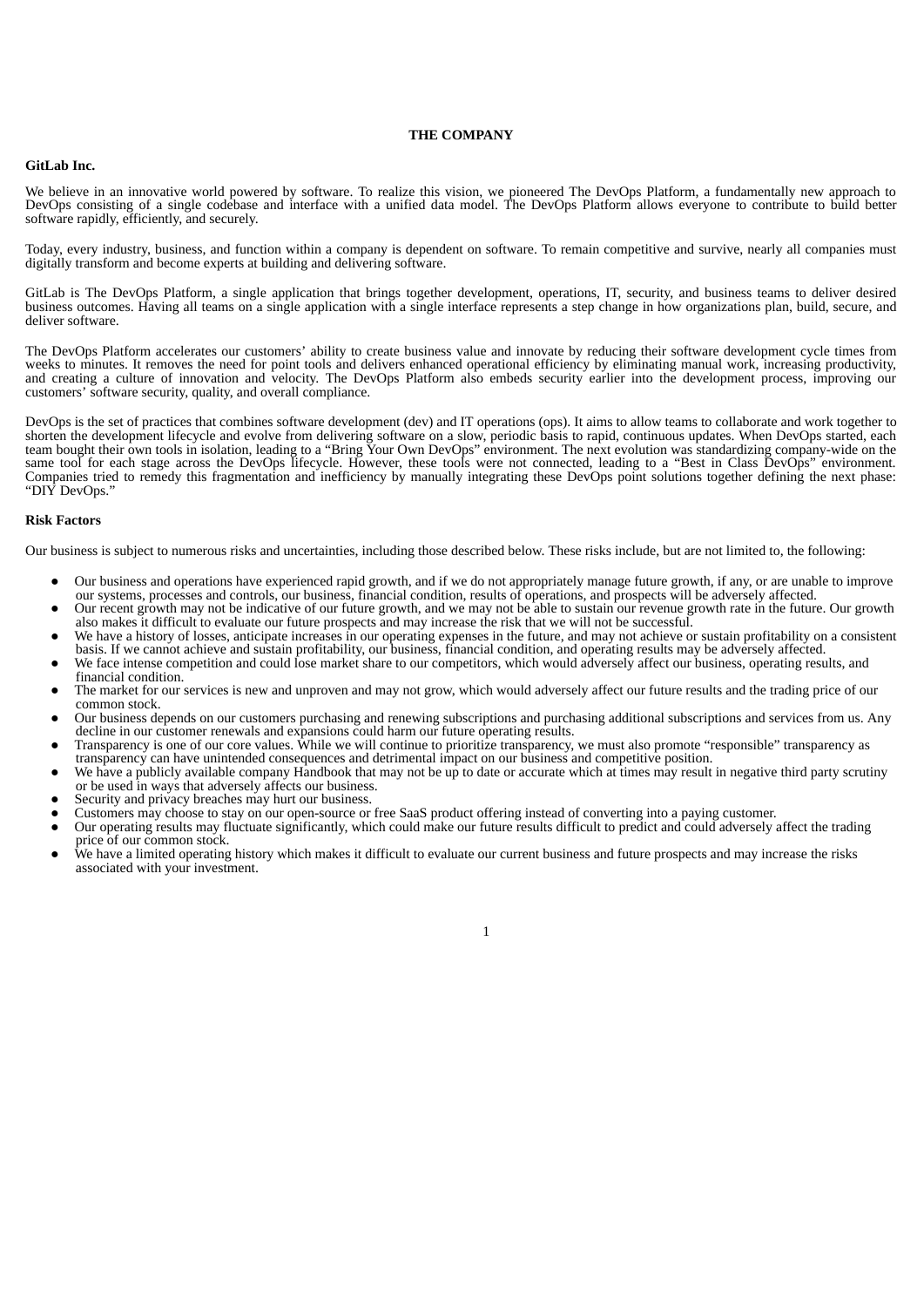- We have experienced rapid growth in recent periods. If we fail to manage our growth effectively, we may be unable to execute our business plan, maintain high levels of service or adequately address competitive challenges.
- We may not be able to respond to rapid technological changes with new solutions, which could have a material adverse effect on our operating
- results. ● We contract with our team members in various ways, including hiring directly, through professional employer organizations, or PEOs and as independent contractors. As a result of these methods of engagement, we face certain challenges and risks that can affect our business, operating results, and financial condition.

# **Corporate Information**

<span id="page-8-0"></span>We were incorporated in the State of Delaware as GitLab Inc. in September 2014. We are a remote-only company, meaning that all of our team members work remotely. Due to this, we do not currently have a principal executive office. Our website address is https://about.gitlab.com. The information contained on, or that can be accessed through, our website is not a part of this prospectus. Investors should not rely on any such information in deciding whether to purchase our Class A common stock. Unless otherwise indicated, the terms "GitLab," the "company," "we," "us," and "our" refer to GitLab Inc. and our subsidiaries, and references to our "common stock" include our Class A common stock and Class B common stock.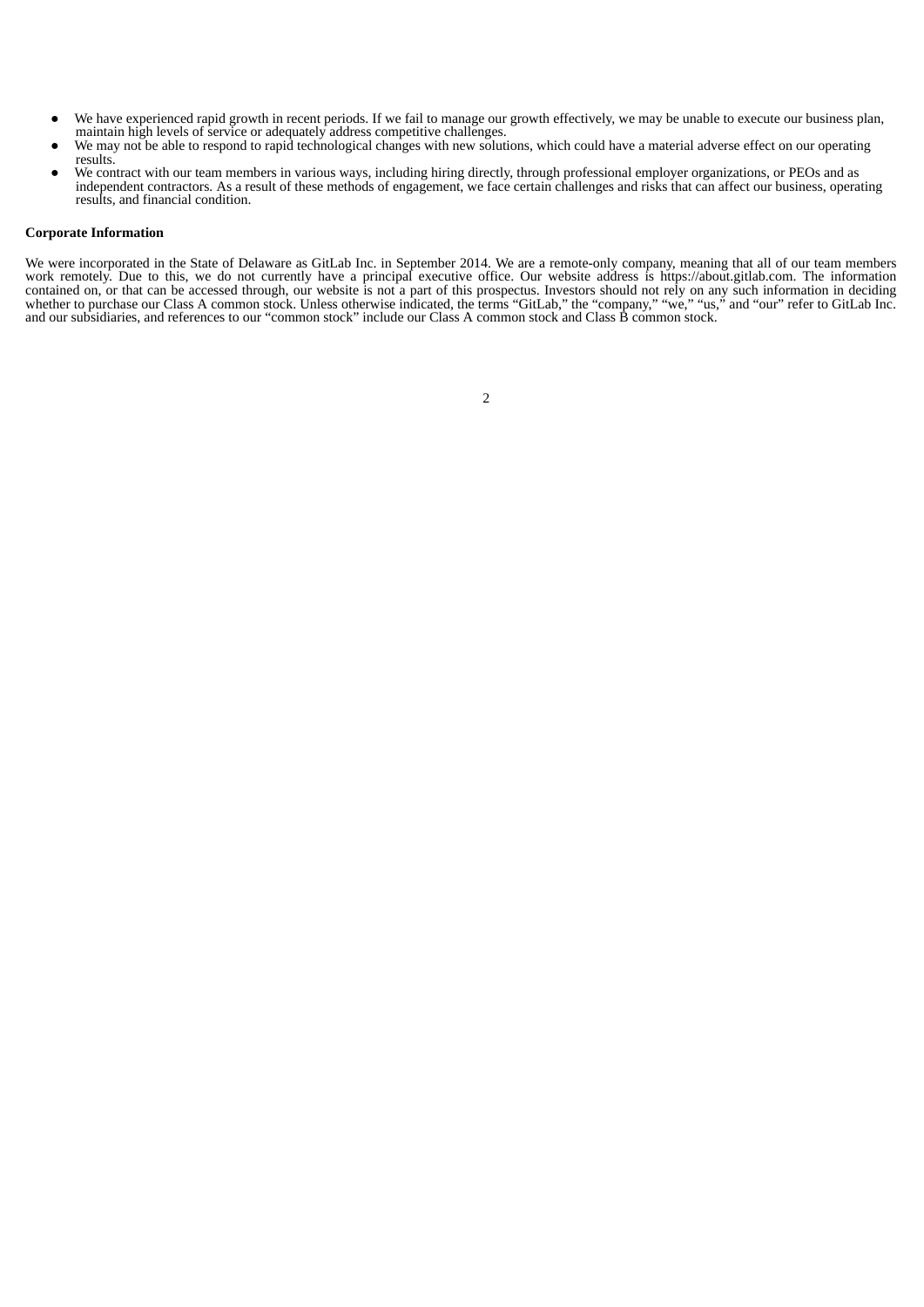#### **RISK FACTORS**

An investment in shares of our common stock is highly speculative and involves a high degree of risk. We face a variety of risks that may affect our operations or financial results and many of those risks are driven by factors that we cannot control or predict. Before investing in our common stock, you should carefully consider the risks below and set forth under the caption "Risk Factors" in our Registration Statement on Form S-1, as amended (File No. 333-259602), initially filed with the Securities and Exchange Commission on September 17, 2021, which are incorporated by reference herein, and subsequent reports filed with the SEC, together with the financial and other information contained or incorporated by reference in this prospectus. If any of these risks actually occurs, our business, prospects, financial condition and results of operations could be materially adversely affected. In that case, the trading price of our common stock would likely decline and you may lose all or a part of your investment. Only those investors who can bear the risk of loss of their entire investment should invest in our common stock. Additional risks and uncertainties not presently known to us or that we currently deem immaterial also may impair our business operations.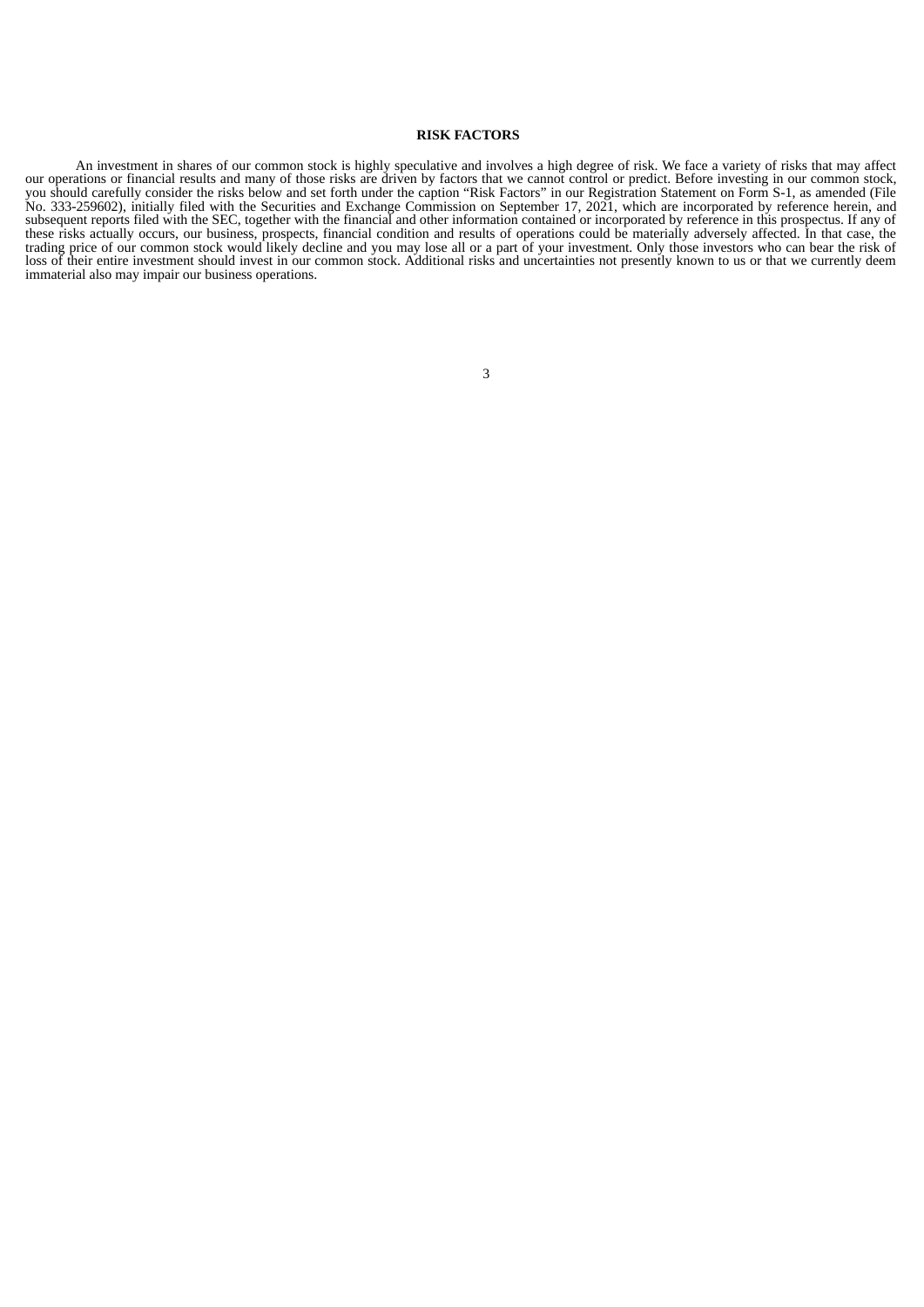## **SPECIAL NOTE REGARDING FORWARD-LOOKING STATEMENTS**

This prospectus and the documents incorporated by reference herein contain forward-looking statements. All statements contained in this prospectus other than statements of historical fact, including statements regarding our future operating results and financial condition, our business strategy and plans, market growth, and our objectives for future operations, are forward-looking statements. The words "believe," "may," "will," "potentially," "estimate," "continue," "anticipate," "intend," "could," "would," "project," "target," "plan," "expect," and similar expressions are intended to identify forward-looking statements.

Forward-looking statements contained in this prospectus include, but are not limited to, statements about:

- our future financial performance, including our expectations regarding our total revenue, cost of revenue, gross profit or gross margin, operating expenses, including changes in operating expenses and our ability to achieve and maintain future profitability;
- our business plan and our ability to effectively manage our growth;
- our total market opportunity;
- anticipated trends, growth rates, and challenges in our business and in the markets in which we operate;
- market acceptance of The DevOps Platform and our ability to increase adoption of The DevOps Platform;
- beliefs and objectives for future operations;
- our ability to further penetrate our existing customer base and attract, retain, and expand our customer base;
- our ability to timely and effectively scale and adapt The DevOps Platform;
- our ability to develop new features and bring them to market in a timely manner;
- the impact of the COVID-19 pandemic on our operations, financial results, and liquidity and capital resources, including on customers, sales, expenses, and team members;
- our expectations to grow our partner network;
- our ability to maintain, protect, and enhance our intellectual property;
- our ability to continue to expand internationally;
- the effects of increased competition in our markets and our ability to compete effectively;
- future acquisitions or investments in complementary companies, products, services, or technologies;
- our ability to stay in compliance with laws and regulations that currently apply or become applicable to our business both in the United States and internationally;
- economic and industry trends, projected growth, or trend analysis;
- increased expenses associated with being a public company; and
- other statements regarding our future operations, financial condition, and prospects and business strategies.

These forward-looking statements are subject to a number of risks, uncertainties, and assumptions, including those described in the section titled "Risk Factors" and elsewhere in this prospectus. Moreover, we operate in a very competitive and rapidly changing environment, and new risks emerge from time to time. It is not possible for our management to predict all risks, nor can we assess the impact of all factors on our business or the extent to which any factor, or combination of factors, may cause actual results to differ materially from those contained in any forward-looking statements we may make. In light of these risks, uncertainties, and assumptions, the forward-looking events and circumstances discussed in this prospectus may not occur, and actual results could differ materially and adversely from those anticipated or implied in the forward-looking statements.

You should not rely upon forward-looking statements as predictions of future events. The events and circumstances reflected in the forward-looking statements may not be achieved or occur. We undertake no obligation to update any of these forward-looking statements for any reason after the date of this prospectus or to conform these statements to actual results or to changes in our expectations, except as required by law.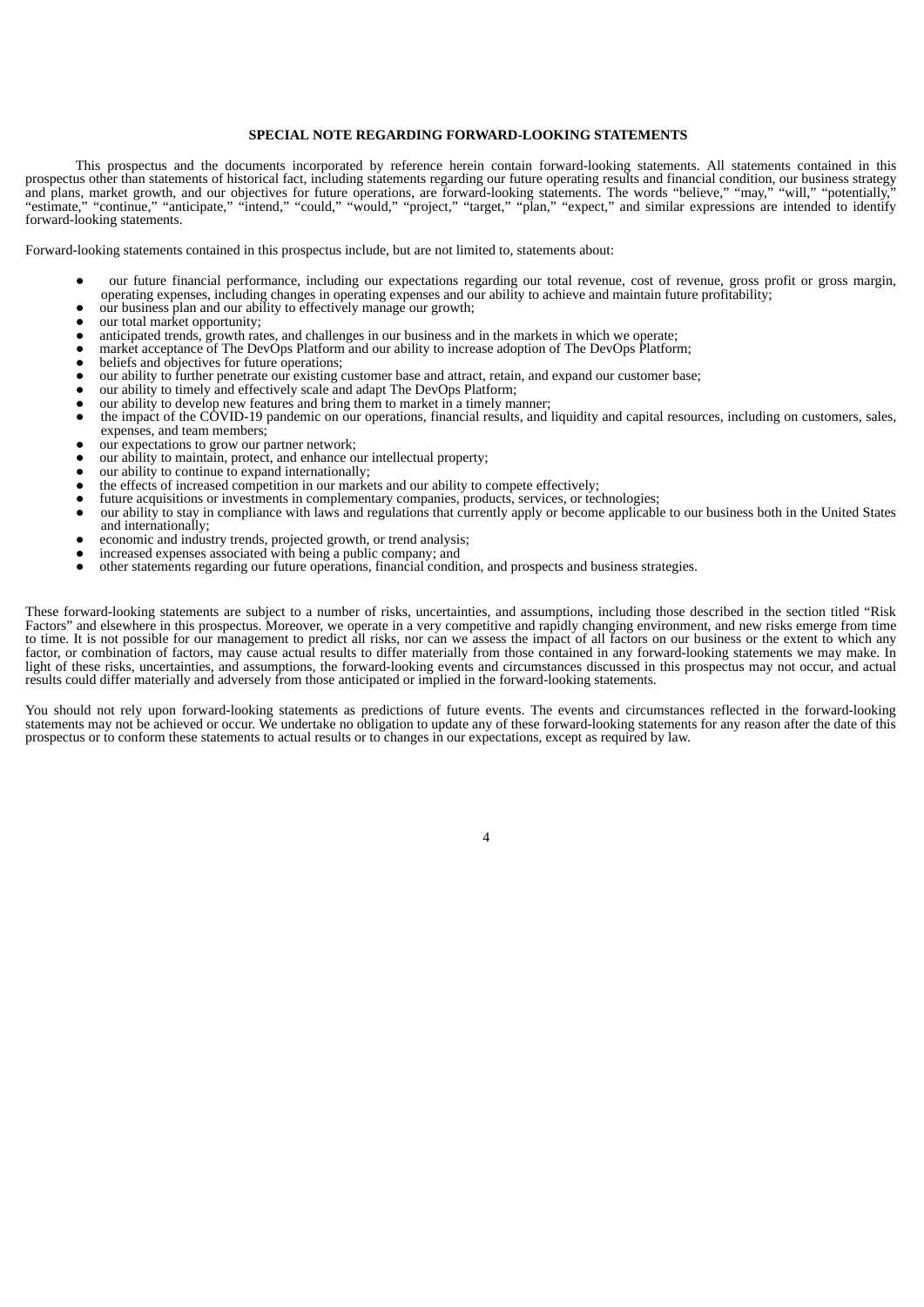You should read this prospectus and the documents that we reference in this prospectus and have filed with the SEC as exhibits to the registration statement of which this prospectus is a part with the understanding that our actual future results, performance, and events and circumstances may be materially different from what we expect.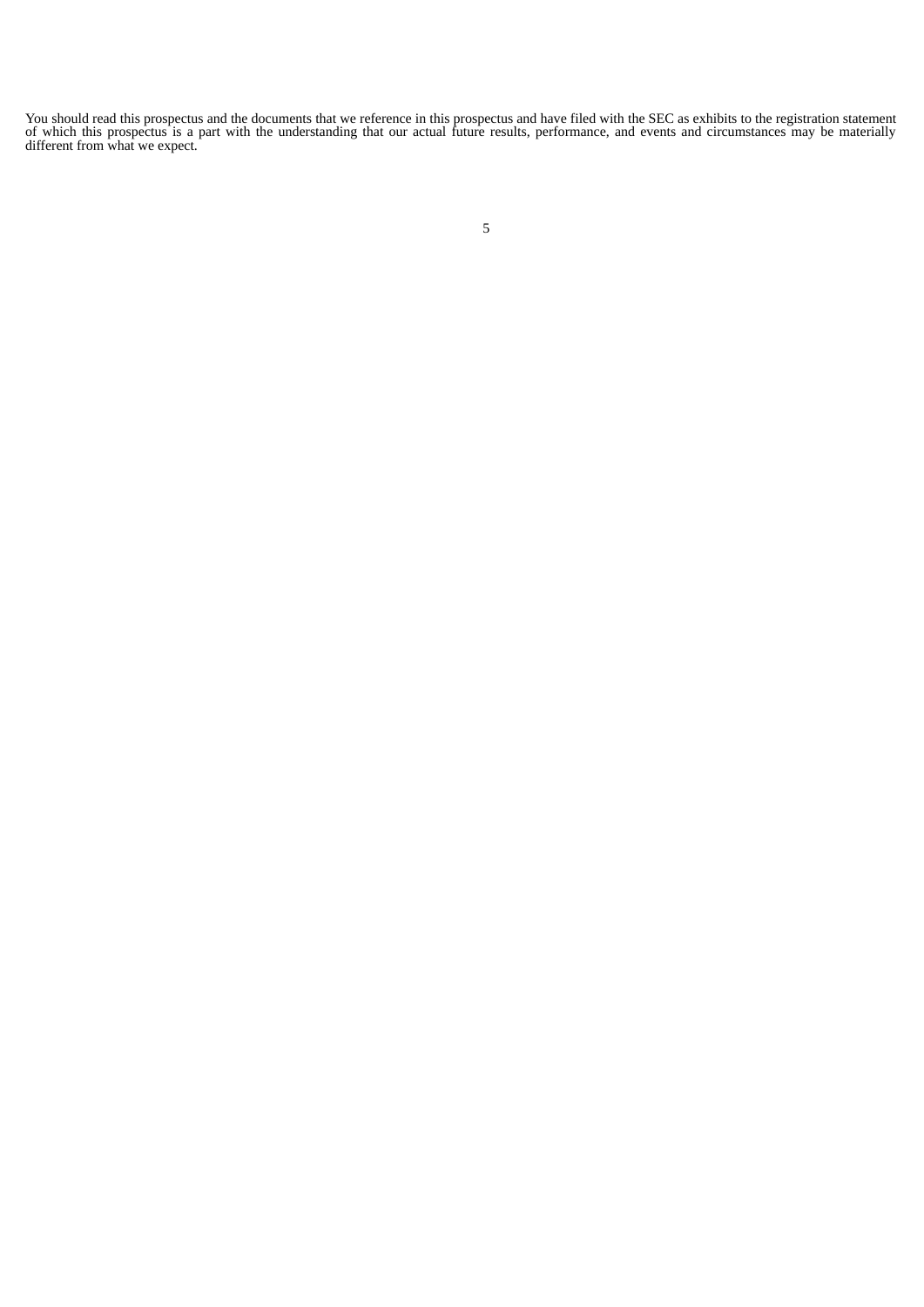# **USE OF PROCEEDS**

We will not receive any of the proceeds from the sale of the Shares. All proceeds from the sale of the Shares will be for the account of the Selling Stockholders, as described below. See the sections titled "Selling Stockholders" and "Plan of Distribution" described below.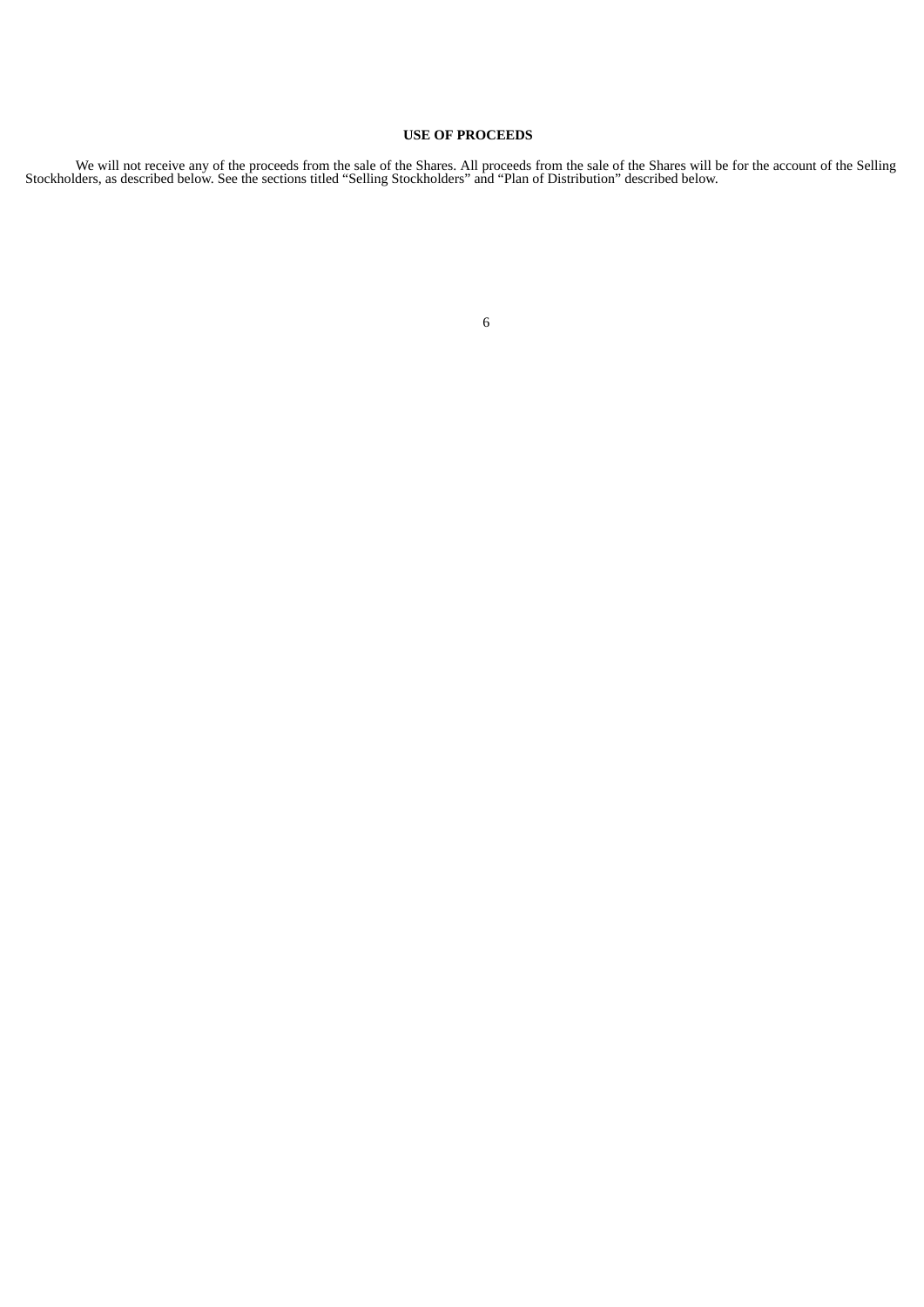# **SELLING STOCKHOLDERS**

The following table sets forth information regarding beneficial ownership of our common stock as of October 31, 2021, as adjusted to reflect the Shares that may be sold from time to time pursuant to this prospectus, for all Selling Stockholders, consisting of the individuals shown as having shares listed in the column entitled "Shares Being Offered."

The Shares offered by the Selling Stockholders hereunder consist of an aggregate of 10,929,028 outstanding Shares acquired by certain of our current and former employees (including officers), consultants and advisors upon the exercise of stock options granted under the Plan. We have determined beneficial ownership in accordance with the rules of the SEC and the information is not necessarily indicative of beneficial ownership for any other purpose. Unless otherwise indicated below, to our knowledge, the persons named in the table have sole voting and sole investment power with respect to all shares that they beneficially own, subject to community property laws where applicable. In computing the number of shares of our common stock beneficially owned by a person and the percentage ownership of that person, we deemed outstanding shares of our common stock subject to options held by that person that are currently exercisable or exercisable within 60 days of October 31, 2021. We did not deem these shares outstanding, however, for the purpose of computing the percentage ownership of any other person.

We have based percentage ownership of our common stock prior to this offering on 12.591 million shares of our Class A common stock outstanding as of October 31, 2021.

|                                          |               | <b>Class A Shares Beneficially Owned Prior</b><br>to the Offering | <b>Class A Shares Being Offered</b> | <b>Class A Shares Beneficially Owned</b><br>After the Offering $(1)$ |            |
|------------------------------------------|---------------|-------------------------------------------------------------------|-------------------------------------|----------------------------------------------------------------------|------------|
| Selling Stockholder                      | <b>Shares</b> | Percentage                                                        | <b>Shares</b>                       | <b>Shares</b>                                                        | Percentage |
| Michael McBride                          | 896,506       | 6.6%                                                              | 896,506                             | $\Omega$                                                             |            |
| Brian Robins(2)                          | 500,000       | 3.8%                                                              | 500,000                             | $\overline{0}$                                                       |            |
| Sue Bostrom                              | 317,500       | 2.5%                                                              | 317,500                             | $\mathbf{0}$                                                         | $\ast$     |
| Karen Blasing                            | 150,000       | 1.2%                                                              | 150,000                             | $\mathbf{0}$                                                         |            |
| Godfrey Sullivan                         | 150,000       | 1.2%                                                              | 150,000                             | $\mathbf{0}$                                                         | $\ast$     |
| <b>Scott Williamson</b>                  | 147,301       | 1.2%                                                              | 147,301                             | $\mathbf{0}$                                                         |            |
| Craig Mestel                             | 32,235        |                                                                   | 32,235                              | $\mathbf{0}$                                                         | $\ast$     |
| Robin J. Schulman                        | 31,235        |                                                                   | 31,235                              | $\theta$                                                             |            |
| <b>NAMED SELLING</b><br>STOCKHOLDERS (3) | 8,704,471     | 40.9%                                                             | 8,674,294                           | 30,177                                                               |            |
| OTHER SELLING<br>STOCKHOLDERS (4)        | 29,954        |                                                                   | 29,954                              | $\mathbf{0}$                                                         | $\ast$     |

- \*Represents beneficial ownership of less than 1.0%.<br>(1) Assumes that all of the Shares held by each Selling Stockholder and being offered under this prospectus are sold, and that no Selling Stockholder will acquire additio common stock before the completion of this offering.<br>
Represents 400,000 shares held directly by Mr. Robins and 100,000 shares held by The Robins Family Trust dated September 8, 2021, of which Mr. Robins maintains benefici
	-
	- (2) Represents 400,000 shares held directly by Mr. Robins and 100,000 shares held by The Robins Family Trust dated September 8, 2021, of which Mr. Robins maintains beneficial originality Trust dated September 8, 2021, of w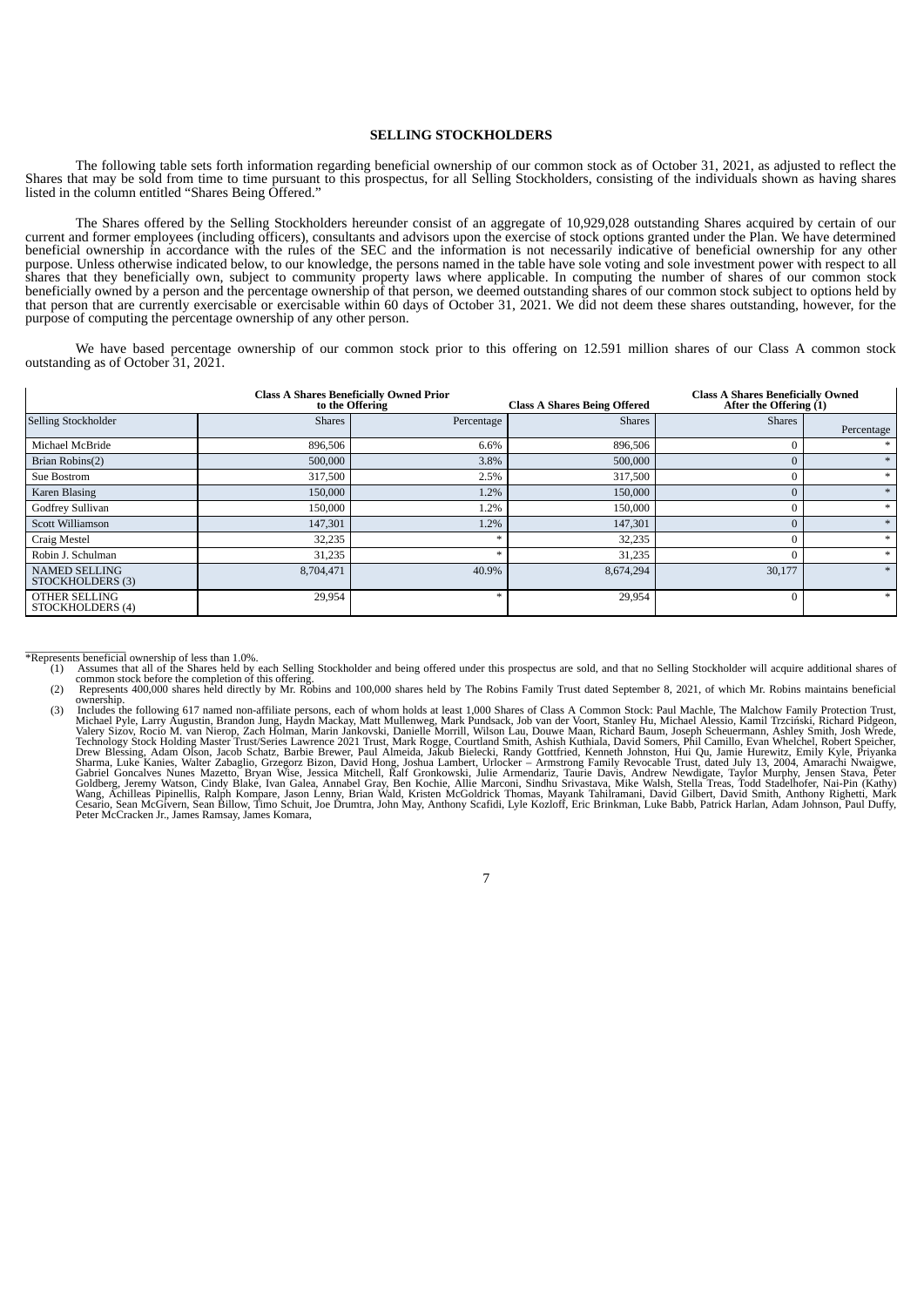The same states of the same state in the same state in the same state in the same state in the same state in the same state in the same state in the same state in the same state in the same state in the same state in the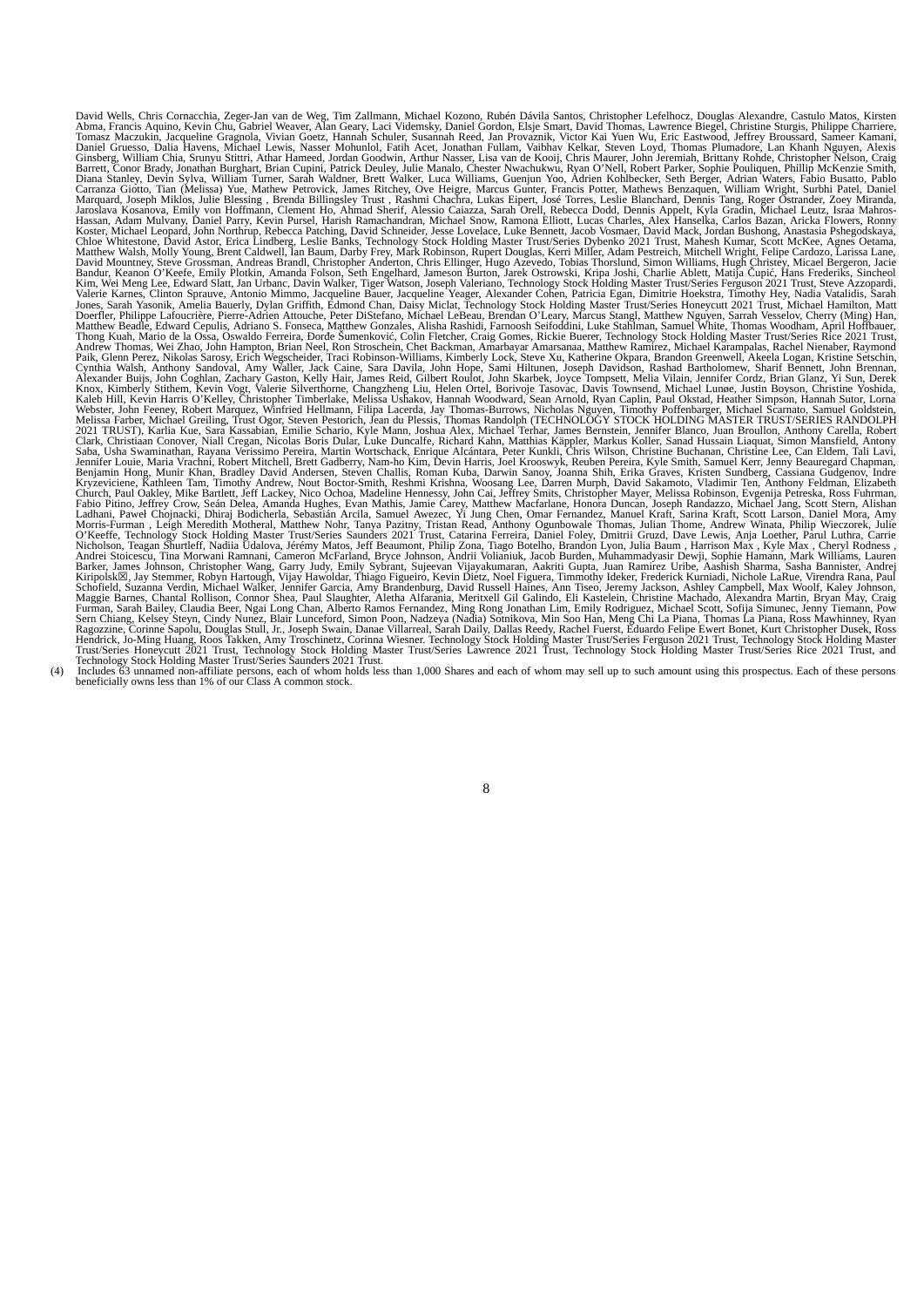# **PLAN OF DISTRIBUTION**

We are registering the Shares covered by this prospectus to permit the Selling Stockholders to conduct public secondary trading of these Shares from time to time after the date of this prospectus. We will not receive any of the proceeds of the sale of the Shares offered by this prospectus. The aggregate proceeds to the Selling Stockholders from the sale of the Shares will be the purchase price of the Shares less any discounts and commissions. We will not pay any brokers' or underwriters' discounts and commissions in connection with the registration and sale of the Shares covered by this prospectus. The Selling Stockholders reserve the right to accept and, together with their respective agents, to reject, any proposed purchases of Shares to be made directly or through agents.

The Shares offered by this prospectus may be sold from time to time to purchasers:

- directly by the Selling Stockholders, or<br>through underwriters, broker-dealers or
- through underwriters, broker-dealers or agents, who may receive compensation in the form of discounts, commissions or agent's commissions from the Selling Stockholders or the purchasers of the Shares.

Any underwriters, broker-dealers or agents who participate in the sale or distribution of the Shares may be deemed to be "underwriters" within the meaning of the Securities Act. As a result, any discounts, commissions or concessions received by any such broker-dealer or agents who are deemed to be underwriters will be deemed to be underwriting discounts and commissions under the Securities Act. Underwriters are subject to the prospectus delivery requirements of the Securities Act and may be subject to certain statutory liabilities under the Securities Act and the Securities Exchange Act of 1934, as amended (the "Exchange Act"). We will make copies of this prospectus available to the Selling Stockholders for the purpose of satisfying the prospectus delivery requirements of the Securities Act. To our knowledge, there are currently no plans, arrangements or understandings between the Selling Stockholders and any underwriter, broker-dealer or agent regarding the sale of the Shares by the Selling Stockholders.

The Shares may be sold in one or more transactions at:

- fixed prices;
- prevailing market prices at the time of sale;
- prices related to such prevailing market prices;<br>• varying prices determined at the time of sale: 0
- varying prices determined at the time of sale; or
- negotiated prices.

These sales may be effected in one or more transactions:

- on any national securities exchange or quotation service on which the Shares may be listed or quoted at the time of sale, including the Nasdaq;
- in the over-the-counter market;<br>• in transactions otherwise than c
- in transactions otherwise than on such exchanges or services or in the over-the-counter market;
- any other method permitted by applicable law; or ● through any combination of the foregoing.

These transactions may include block transactions or crosses. Crosses are transactions in which the same broker acts as an agent on both sides of the trade.

At the time a particular offering of the Shares is made, a prospectus supplement, if required, will be distributed, which will set forth the name of the Selling Stockholders, the aggregate amount of Shares being offered and the terms of the offering, including, to the extent required, (1) the name or names of any underwriters, broker-dealers or agents, (2) any discounts, commissions and other terms constituting compensation from the Selling Stockholders and (3) any discounts, commissions or concessions allowed or reallowed to be paid to broker-dealers.

The Selling Stockholders will act independently of us in making decisions with respect to the timing, manner, and size of each resale or other transfer. There can be no assurance that the Selling Stockholders will sell any or all of the Shares under this prospectus. Further, we cannot assure you that the Selling Stockholders will not transfer, distribute, devise or gift the Shares by other means not described in this prospectus. In addition, any Shares covered by this prospectus that qualify for sale under Rule 144 of the Securities Act may be sold under Rule 144 rather than under this prospectus. The Shares may be sold in some states only through registered or licensed brokers or dealers. In addition, in some states the Shares may not be sold unless they have been registered or qualified for sale or an exemption from registration or qualification is available and complied with.

The Selling Stockholders and any other person participating in the sale of the Shares will be subject to the Exchange Act. The Exchange Act rules include, without limitation, Regulation M, which may limit the timing of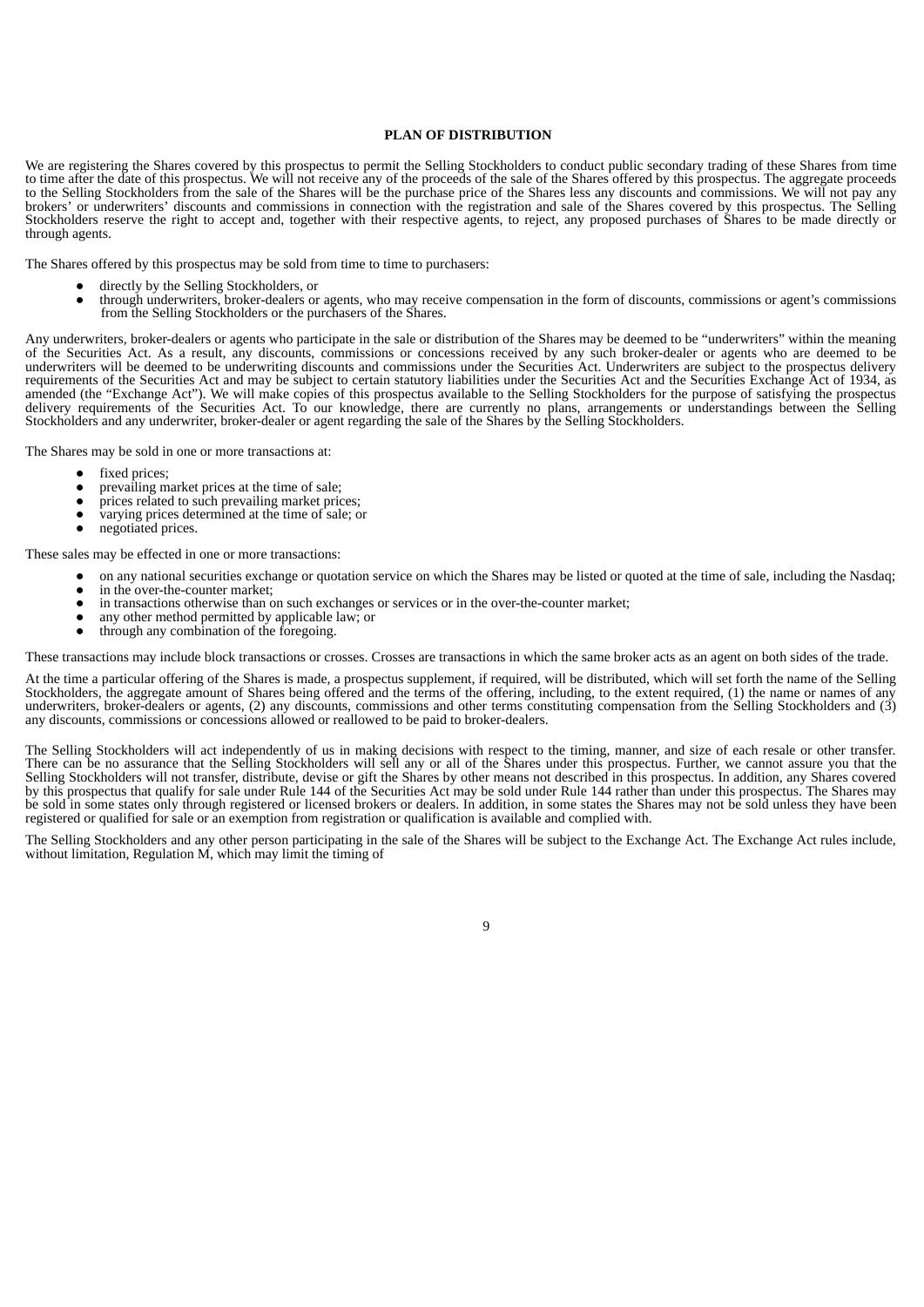purchases and sales of any of the Shares by the Selling Stockholders and any other person. In addition, Regulation M may restrict the ability of any person engaged in the distribution of the Shares to engage in market-making activities with respect to the particular Shares being distributed. This may affect the marketability of the Shares and the ability of any person or entity to engage in market-making activities with respect to the Shares.

The Selling Stockholders may indemnify any broker or underwriter that participates in transactions involving the sale of the Shares against certain liabilities, including liabilities arising under the Securities Act.

<sup>10</sup>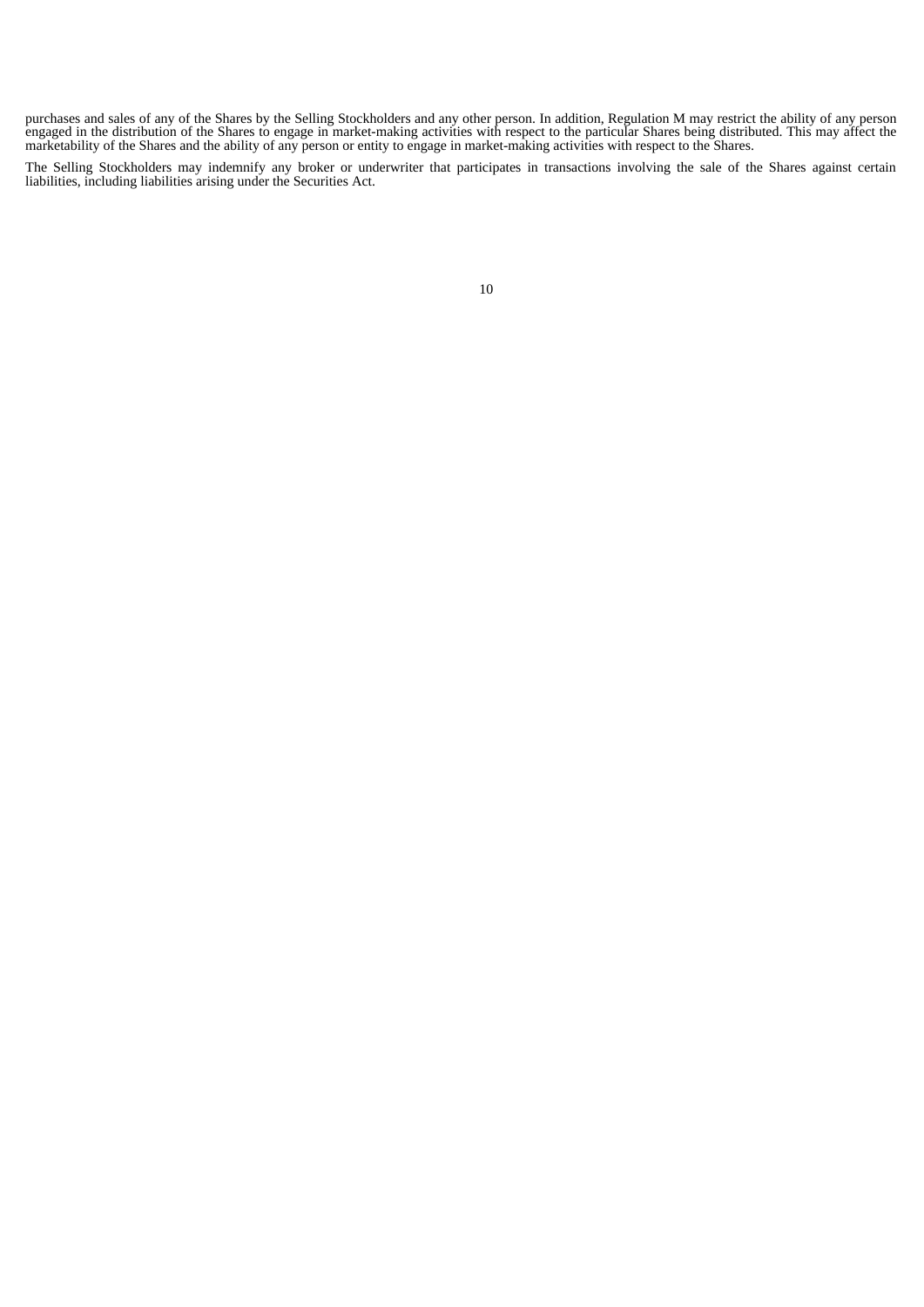## **LEGAL MATTERS**

The validity of the Shares of our Class A common stock offered hereby has been passed upon by Fenwick & West LLP, Mountain View, California. As of the date of this prospectus, individuals and entities associated with Fenwick & West LLP beneficially own an aggregate of 11,986 shares of our common stock.

# **EXPERTS**

The consolidated financial statements of GitLab Inc. as of January 31, 2021 and 2020 and for the years then ended, have been incorporated by reference herein in reliance upon the report of KPMG LLP, independent registered public accounting firm, incorporated by reference herein, and upon the authority of said firm as experts in accounting and auditing.

# **INFORMATION INCORPORATED BY REFERENCE**

The following documents filed with the SEC are hereby incorporated by reference in this prospectus:

- (a) The Registrant's [Prospectus](https://www.sec.gov/Archives/edgar/data/1653482/000162828021020056/gitlab-424b4.htm) filed on October 14, 2021 pursuant to Rule 424(b) under the Securities Act, relating to the Registration Statement on Form S-1, as amended (File No. 333-259602), which contains the Registrant's audited financial statements for the latest fiscal year for which such financial statements have been file;
- (b) The Registrant's Quarterly Report on [Form](https://www.sec.gov/ix?doc=/Archives/edgar/data/1653482/000162828021024605/gtlb-20211031.htm) 10-Q filed on December 6, 2021 for period ended October 31, 2021; and
- (c) The description of the Registrant's Class A Common Stock which is contained in a registration statement on [Form](https://www.sec.gov/Archives/edgar/data/1653482/000162828021019862/gitlab-form8xa.htm) 8-A filed on October 8, 2021 (File No. 001-40895) under the Securities Exchange Act of 1934, as amended (the "Exchange Act"), including any amendment or report filed for the purpose of updating such description.

All documents filed by the Registrant pursuant to Sections 13(a), 13(c), 14 and 15(d) of the Exchange Act on or after the date of this Registration Statement and prior to the filing of a post-effective amendment to this Registration Statement that indicates that all securities offered have been sold or that deregisters all securities then remaining unsold shall be deemed to be incorporated by reference in this Registration Statement and to be part hereof from the date of filing of such documents; provided, however, that documents or information deemed to have been furnished and not filed in accordance with the rules of the SEC shall not be deemed incorporated by reference into this Registration Statement.

Any statement contained in a document incorporated or deemed to be incorporated by reference herein shall be deemed to be modified or superseded for purposes of this Registration Statement to the extent that a statement contained herein or in any subsequently filed document which also is deemed to be incorporated by reference herein modifies or supersedes such statement. Any such statement so modified or superseded shall not be deemed, except as so modified or superseded, to constitute a part of this Registration Statement.

#### **WHERE YOU CAN FIND MORE INFORMATION**

We file annual, quarterly and other reports, proxy statements and other information with the SEC. Our SEC filings are available to the public over the Internet at the SEC's website at http://www.sec.gov. Our Annual Report on Form 10-K, Quarterly Reports on Form 10-Q and Current Reports on Form 8- K, including any amendments to those reports, and other information that we file with or furnish to the SEC pursuant to Section 13(a) or 15(d) of the Exchange Act can also be accessed free of charge by linking directly from our website at https://about.gitlab.com. These filings will be available as soon as reasonably practicable after we electronically file such material with, or furnish it to, the SEC. Information contained on our website is not part of this prospectus.

The Registrant hereby undertakes to provide without charge to each person, including any beneficial owner, to whom a copy of this prospectus is delivered, upon written or oral request of any such person, a copy of any and all of the information that has been incorporated by reference in this prospectus but not delivered with the prospectus other than the exhibits to those documents, unless the exhibits are specifically incorporated by reference into the information that this prospectus incorporates. Requests for documents should be directed to: Attention Chief Legal Officer, at reach.gitlab@GitLab.com.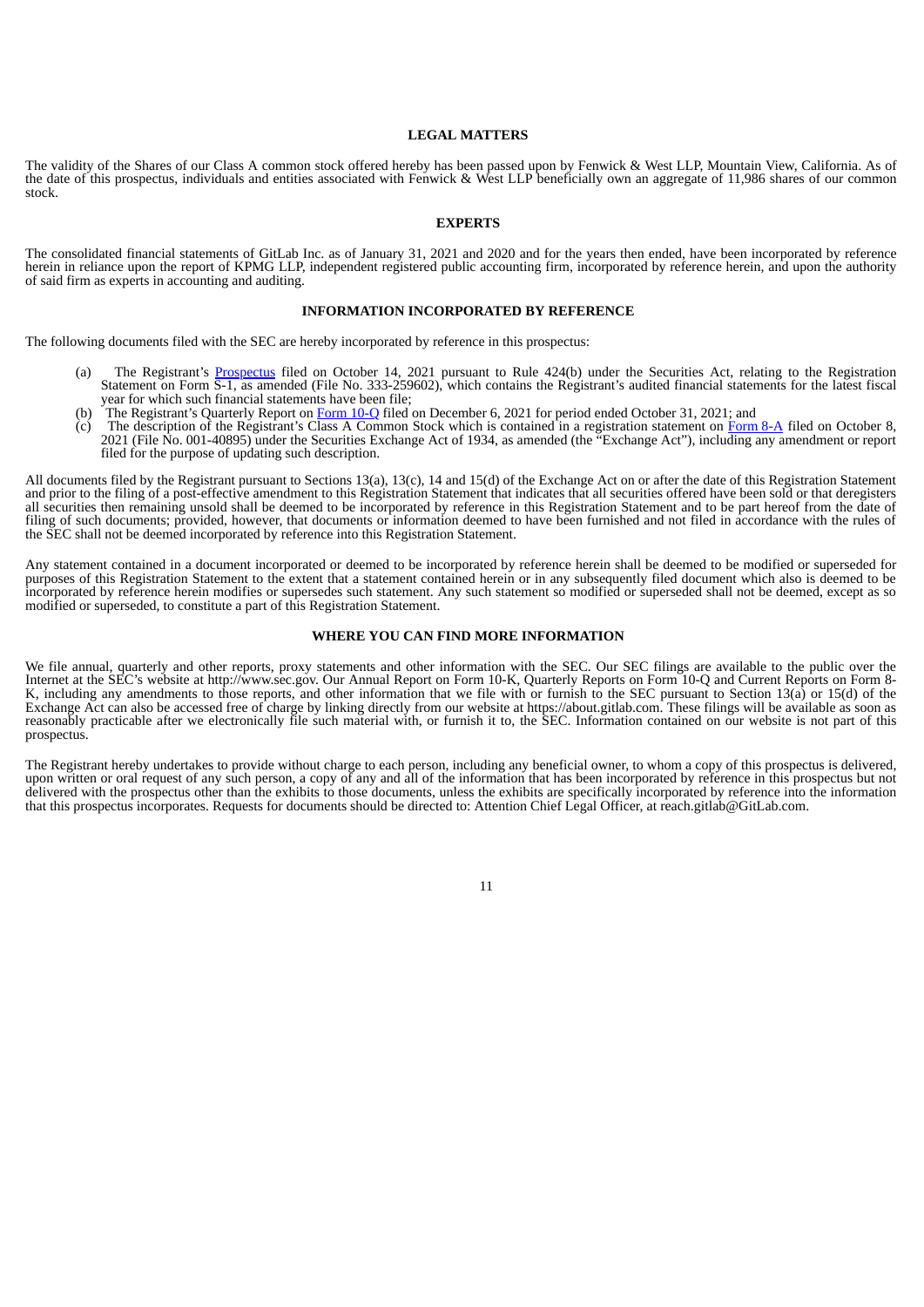# **Part I**

# **INFORMATION REQUIRED IN THE SECTION 10(A) PROSPECTUS**

# **Item 1. Plan Information.\***

# **Item 2. Registration Information and Employee Plan Annual Information.\***

\* Information required by Part I to be contained in the Section 10(a) prospectus is omitted from this Registration Statement in accordance with Rule 428 under the Securities Act and the "Note" to Part I of Form S-8.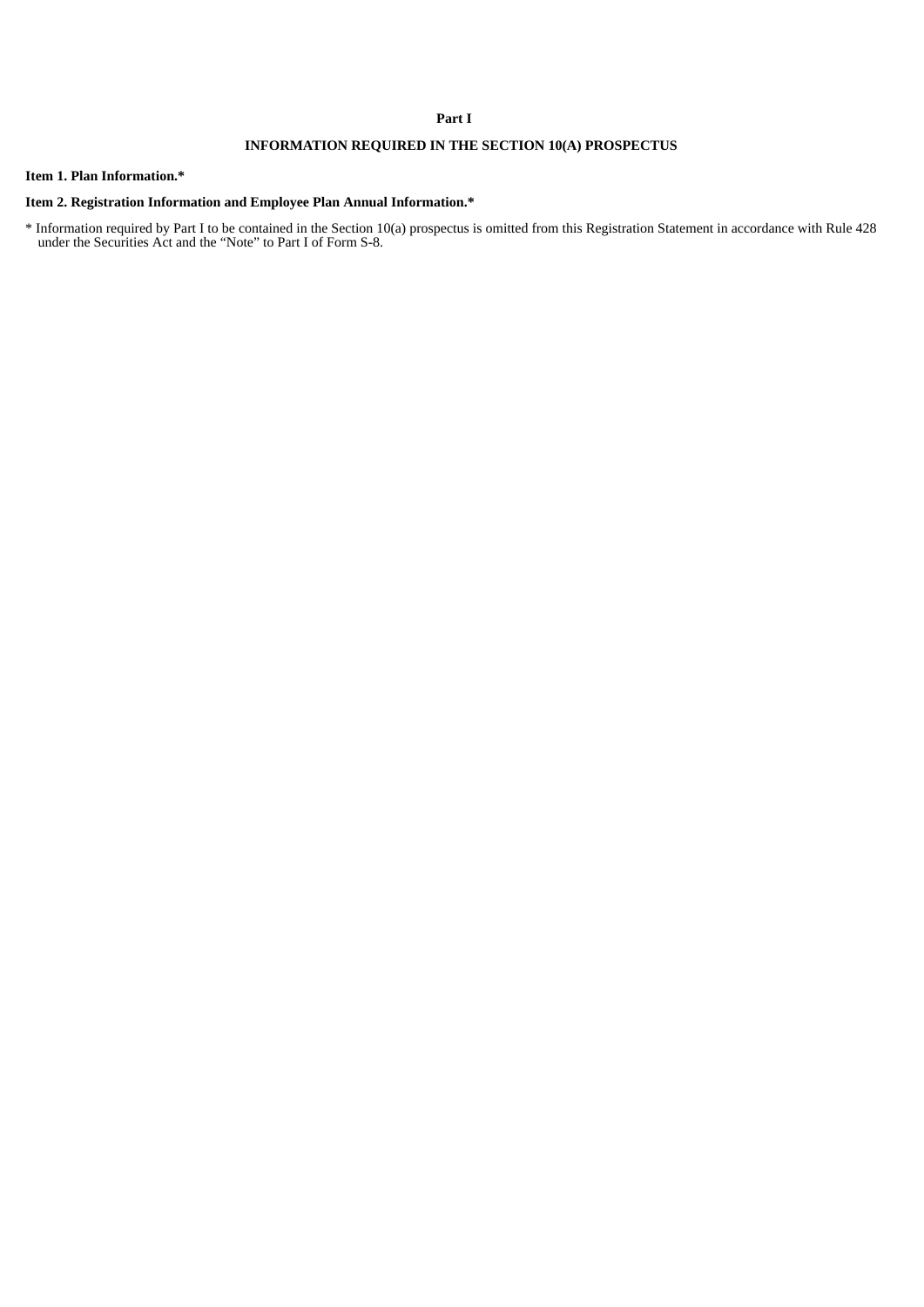# **Part II**

# **INFORMATION REQUIRED IN REGISTRATION STATEMENT**

# **Item 3. Incorporation of Documents by Reference.**

The following documents filed with the SEC are hereby incorporated by reference in this prospectus:

- The Registrant's [Prospectus](https://www.sec.gov/Archives/edgar/data/1653482/000162828021020056/gitlab-424b4.htm) filed on October 14, 2021 pursuant to Rule 424(b) under the Securities Act, relating to the Registration Statement on Form S-1, as amended (File No. 333-259602);
- The Registrant's Quarterly Report on [Form](https://www.sec.gov/ix?doc=/Archives/edgar/data/1653482/000162828021024605/gtlb-20211031.htm) 10-Q filed on December 6, 2021 (File No 001-40895).
- The description of the Registrant's Class A Common Stock which is contained in a registration statement on [Form](https://www.sec.gov/Archives/edgar/data/1653482/000162828021019862/gitlab-form8xa.htm) 8-A filed on October 8, 2021 (File No. 001-40895) under the Securities Exchange Act of 1934, as amended (the "Exchange Act"), including any amendment or report filed for the purpose of updating such description.

All documents filed by the Registrant pursuant to Sections 13(a), 13(c), 14 and 15(d) of the Exchange Act on or after the date of this Registration Statement and prior to the filing of a post-effective amendment to this Registration Statement that indicates that all securities offered have been sold or that deregisters all securities then remaining unsold shall be deemed to be incorporated by reference in this Registration Statement and to be part hereof from the date of filing of such documents; provided, however, that documents or information deemed to have been furnished and not filed in accordance with the rules of the SEC shall not be deemed incorporated by reference into this Registration Statement. Any statement contained in a document incorporated or deemed to be incorporated by reference herein shall be deemed to be modified or superseded for purposes of this Registration Statement to the extent that a statement contained herein or in any subsequently filed document which also is deemed to be incorporated by reference herein modifies or supersedes such statement. Any such statement so modified or superseded shall not be deemed, except as so modified or superseded, to constitute a part of this Registration Statement.

#### **Item 4. Description of Securities.**

# Not applicable.

# **Item 5. Interests of Named Experts and Counsel.**

As of the date of this registration statement, individuals and entities associated with Fenwick & West LLP beneficially own an aggregate of 11,986 shares of our common stock.

# **Item 6. Indemnification of Directors and Officers.**

Section 145 of the Delaware General Corporation Law (the "DGCL") authorizes a court to award, or a corporation's board of directors to grant, indemnity to directors and officers under certain circumstances and subject to certain limitations. The terms of Section 145 of the DGCL are sufficiently broad to permit indemnification under certain circumstances for liabilities, including reimbursement of expenses incurred, arising under the Securities Act of 1933, as amended (the "Securities Act").

As permitted by the DGCL, the Registrant's amended and restated certificate of incorporation that will be in effect immediately prior to the consummation of the Registrant's initial public offering contains provisions that eliminate the personal liability of its directors for monetary damages for any breach of fiduciary duties as a director to the fullest extent permitted by law. As permitted by the DGCL, the Registrant's restated bylaws that will be in effect immediately prior to the consummation of the Registrant's initial public offering provide that:

- the Registrant is required to indemnify its directors and executive officers to the fullest extent permitted by the DGCL, subject to very limited exceptions;
- the Registrant may indemnify its other employees and agents as set forth in the DGCL;
- the Registrant is required to advance expenses, as incurred, to its directors and executive officers in connection with a legal proceeding to the fullest extent permitted by the DGCL, subject to very limited exceptions; and
- the rights conferred in the restated bylaws are not exclusive.

The Registrant has entered into indemnification agreements with each of its current directors and executive officers to provide these directors and executive officers additional contractual assurances regarding the scope of the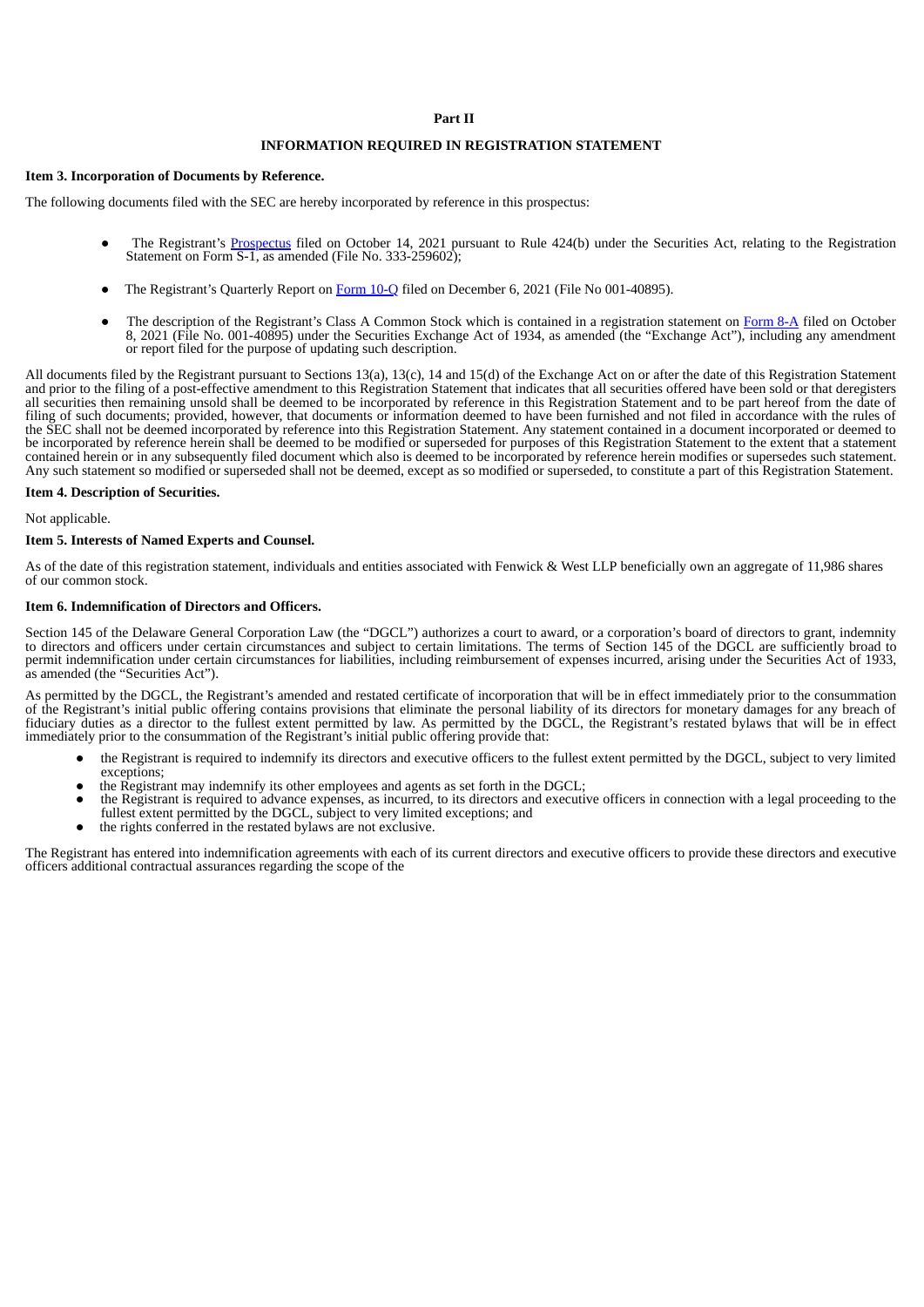indemnification set forth in the Registrant's amended and restated certificate of incorporation and restated bylaws and to provide additional procedural protections. At present, there is no pending litigation or proceeding involving a director, executive officer, or employee of the Registrant regarding which indemnification is sought. The indemnification provisions in the Registrant's amended and restated certificate of incorporation and restated bylaws and the indemnification agreements entered into may be sufficiently broad to permit indemnification of the Registrant's directors and executive officers for liabilities arising under the Securities Act.

The Registrant has directors' and officers' liability insurance for its directors and officers.

Certain of the Registrant's directors are also indemnified by their employers with regard to their service on the Registrant's board of directors.

#### **Item 7. Exemption from Registration Claimed.**

The issuance of the Shares being offered by the Form S-8 resale prospectus were deemed to be exempt from registration under the Securities Act in reliance upon Section 4(a)(2) of the Securities Act (or Regulation D or Regulation S promulgated thereunder), or Rule 701 promulgated under Section 3(b) of the Securities Act as transactions by an issuer not involving any public offering or pursuant to benefit plans and contracts relating to compensation as provided under Rule 701. The recipients of the securities in each of these transactions represented their intentions to acquire the securities for investment only and not with a view to or for sale in connection with any distribution thereof, and appropriate legends were placed upon the stock certificates issued in these transactions. All recipients had adequate access, through their relationships with us, to information about the Registrant.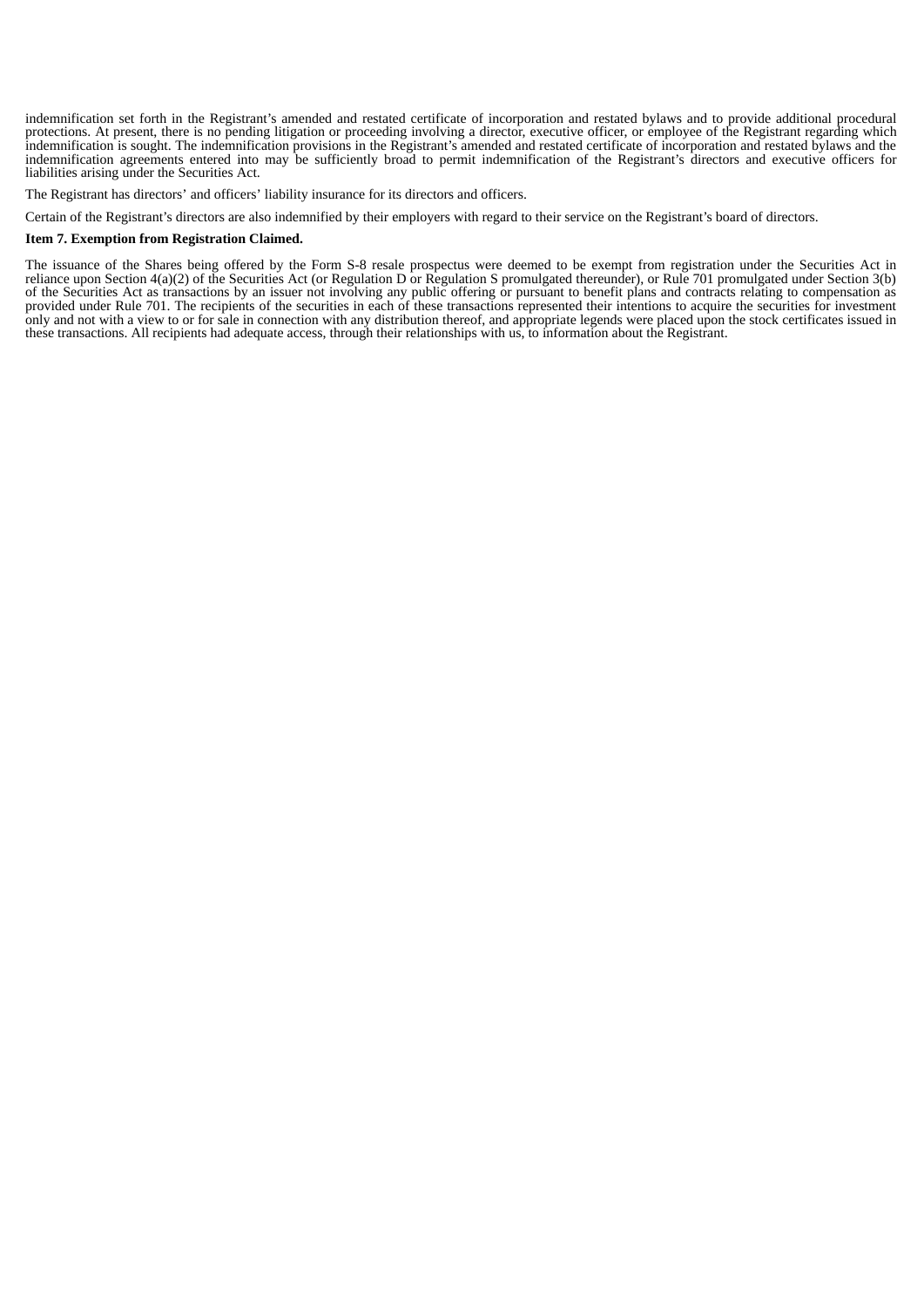# **EXHIBIT INDEX**

|                          |                                                                                                   | <b>Incorporated by Reference</b> |                    |         |                    |
|--------------------------|---------------------------------------------------------------------------------------------------|----------------------------------|--------------------|---------|--------------------|
| <b>Exhibit</b><br>Number | <b>Description</b>                                                                                | <b>Schedule</b><br>Form          | <b>File Number</b> | Exhibit | <b>Filing Date</b> |
| 4.1                      | Amended and Restated Certificate of Incorporation of<br>the Registrant, as currently in effect.   | $10-Q$                           | 001-40895          | 3.2     | December 6, 2021   |
| 4.2                      | Restated Bylaws of the Registrant, as currently in effect.                                        | $10-Q$                           | 001-40895          | 3.3     | December 6, 2021   |
| 4.5                      | Form of Registrant's Class A Common Stock Certificate.                                            | $S-1/A$                          | 333-259602         | 4.1     | October 4, 2021    |
| 4.6                      | GitLab Inc. 2015 Equity Incentive Plan, as amended, and<br>forms of equity agreements thereunder. | $S-1$                            | 333-259602         | 10.2    | September 17, 2021 |
| $5.1*$                   | Opinion of Fenwick & West LLP.                                                                    |                                  |                    |         |                    |

- 23.1\* Consent of Fenwick & West LLP [\(included](#page-25-0) in Exhibit  $5.1$ [\).](#page-25-0)
- 23.2\* Consent of KPMG LLP, [independent](#page-27-0) registered public accounting fir[m.](#page-27-0)
- 24.1\* Power of Attorney [\(included](#page-23-0) on the signature page of this Form S-8[\).](#page-23-0)

#### \_\_\_\_\_\_\_\_\_\_\_\_\_\_ \*Filed herewithin

# **Item 9. Undertakings.**

- A. The undersigned Registrant hereby undertakes:
	- (1) To file, during any period in which offers or sales are being made, a post-effective amendment to this Registration Statement:
		- (i) To include any prospectus required by Section  $10(a)(3)$  of the Securities Act;
			- To reflect in the prospectus any facts or events arising after the effective date of the Registration Statement (or the most recent posteffective amendment thereof) which, individually or in the aggregate, represent a fundamental change in the information set forth in the Registration Statement. Notwithstanding the foregoing, any increase or decrease in volume of securities offered (if the total dollar value of securities offered would not exceed that which was registered) and any deviation from the low or high end of the estimated maximum offering range may be reflected in the form of prospectus filed with the SEC pursuant to Rule 424(b) if, in the aggregate, the changes in volume and price represent no more than a 20 percent change in the maximum aggregate offering price set forth in the "Calculation of Registration Fee" table in the effective Registration Statement; and

(iii) To include any material information with respect to the plan of distribution not previously disclosed in the Registration Statement or any material change to such information in the Registration Statement.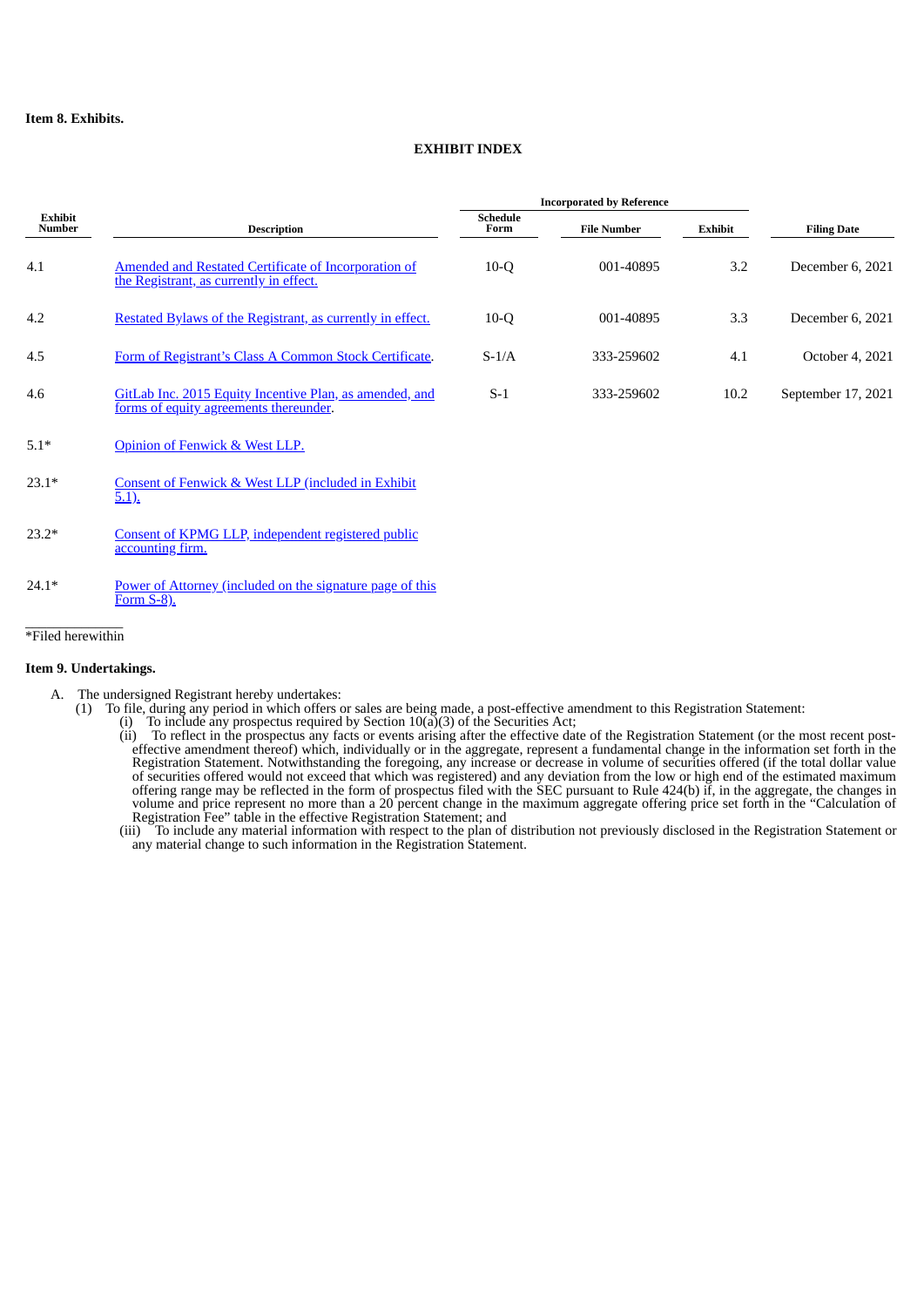*Provided, however*, that paragraphs (A)(1)(i) and (A)(1)(ii) do not apply if the information required to be included in a post-effective amendment by those paragraphs is contained in periodic reports filed with or furnished to the SEC by the Registrant pursuant to Section 13 or Section 15(d) of the Exchange Act that are incorporated by reference in this Registration Statement.

- That, for the purpose of determining any liability under the Securities Act, each such post-effective amendment shall be deemed to be a new registration statement relating to the securities offered therein, and the offering of such securities at that time shall be deemed to be the initial bona fide offering thereof.
- (3) To remove from registration by means of a post-effective amendment any of the securities being registered which remain unsold at the termination of the offering.

B. The undersigned Registrant hereby undertakes that, for purposes of determining any liability under the Securities Act, each filing of the Registrant's annual report pursuant to Section 13(a) or Section 15(d) of the Exchange Act (and, where applicable, each filing of an employee benefit plan's annual report pursuant to Section 15(d) of the Exchange Act) that is incorporated by reference in the Registration Statement shall be deemed to be a new registration statement relating to the securities offered therein, and the offering of such securities at that time shall be deemed to be the initial bona fide offering thereof.

C. Insofar as indemnification for liabilities arising under the Securities Act may be permitted to directors, officers and controlling persons of the Registrant pursuant to the foregoing provisions, or otherwise, the Registrant has been advised that in the opinion of the SEC such indemnification is against public policy as expressed in the Securities Act and is, therefore, unenforceable. In the event that a claim for indemnification against such liabilities (other than the payment by the Registrant of expenses incurred or paid by a director, officer or controlling person of the Registrant in the successful defense of any action, suit or proceeding) is asserted by such director, officer or controlling person in connection with the securities being registered, the Registrant will, unless in the opinion of its counsel the matter has been settled by controlling precedent, submit to a court of appropriate jurisdiction the question whether such indemnification by it is against public policy as expressed in the Securities Act and will be governed by the final adjudication of such issue.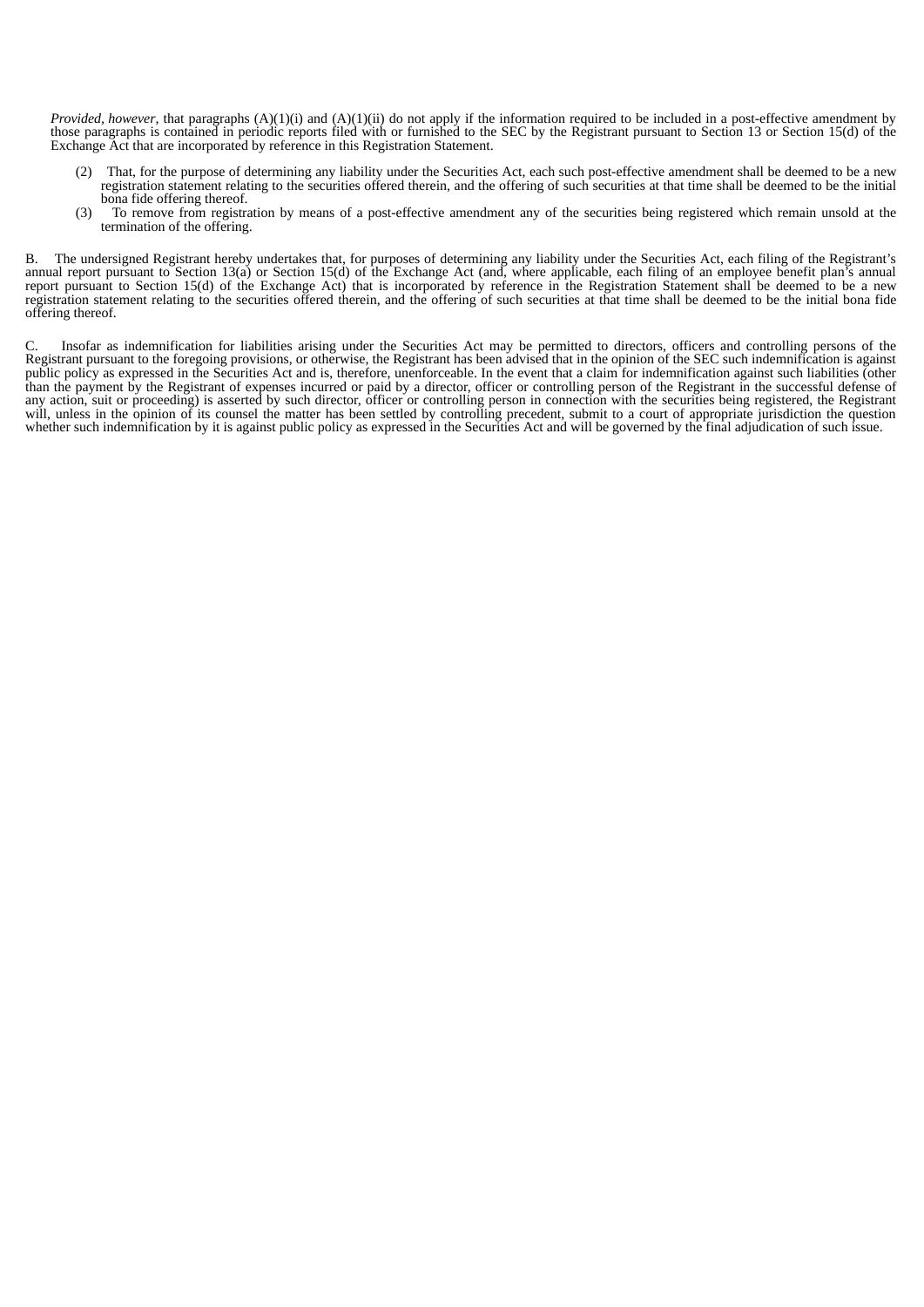# **SIGNATURES**

Pursuant to the requirements of the Securities Act of 1933, as amended, the Registrant certifies that it has reasonable grounds to believe that it meets all of the requirements for filing on Form S-8 and has duly caused this Registration Statement to be signed on its behalf by the undersigned, thereunto duly authorized, in the City of San Francisco, State of California, on this 8 day of December, 2021.

# **GITLAB INC.**

By: /s/ Sytse Sijbrandij

<span id="page-23-0"></span>Sytse Sijbrandij *Chief Executive Officer*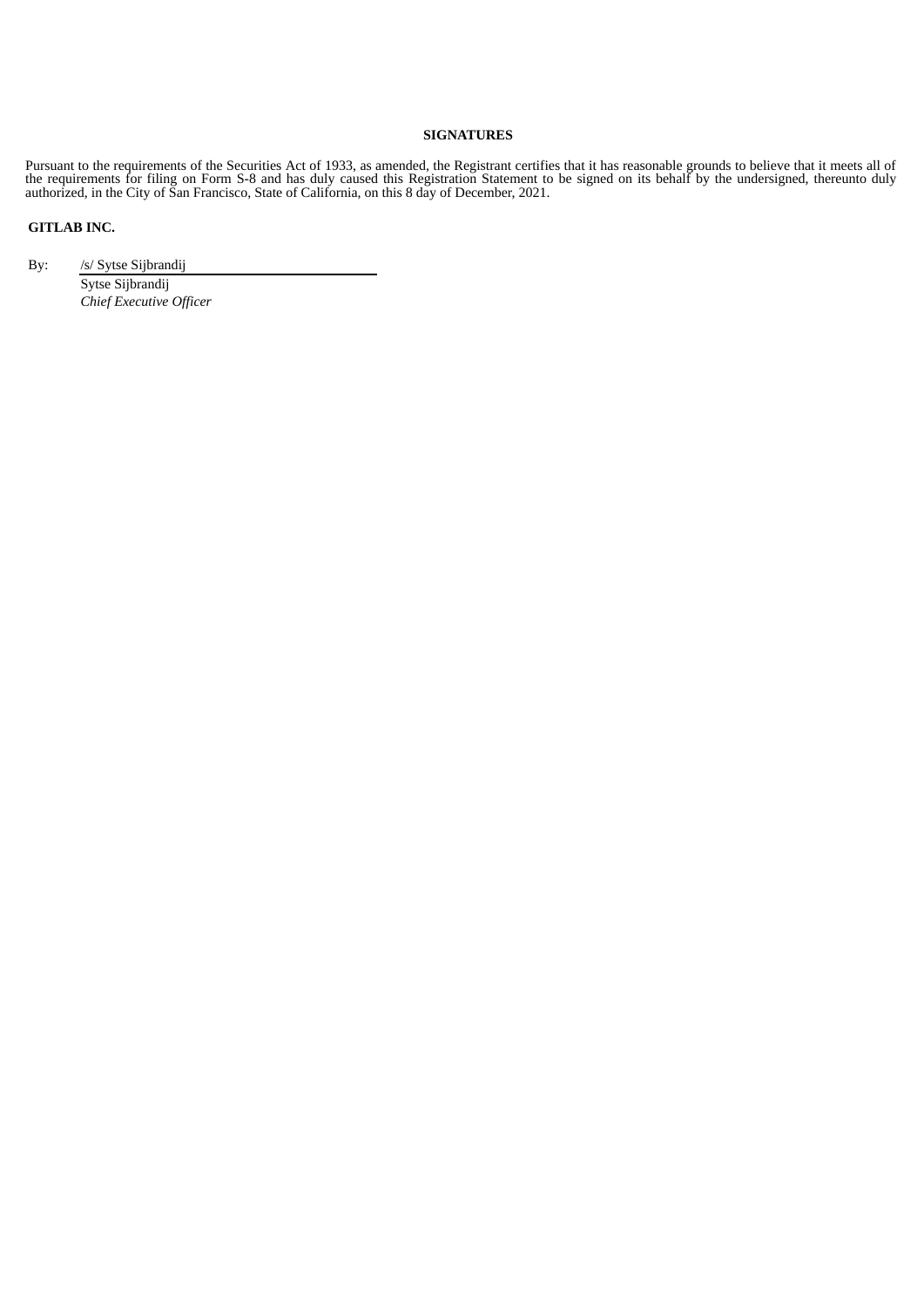### **POWER OF ATTORNEY**

**KNOW ALL PERSONS BY THESE PRESENTS**, that each person whose signature appears below hereby constitutes and appoints Sytse Sijbrandij, Brian Robins and Robin Schulman, as their true and lawful attorneys-in-fact, proxies, and agents, each with full power of substitution, in any and all capacities, to sign any and all amendments to this registration statement (including post-effective amendments or any abbreviated registration statement and any amendments thereto filed pursuant to Rule 462(b) increasing the number of securities for which registration is sought), and to file the same, with all exhibits thereto and other documents in connection therewith, with the SEC, granting unto said attorneys-in-fact, proxies, and agents full power and authority to do and perform each and every act and thing requisite and necessary to be done in connection therewith, as fully for all intents and purposes as they might or could do in person, hereby ratifying and confirming all that said attorneys-in-fact, proxies, and agents, or their or his or her substitute or substitutes, may lawfully do or cause to be done by virtue hereof.

Pursuant to the requirements of the Securities Act, this Registration Statement has been signed by the following persons in the capacities and on the date indicated.

| Signature              | <b>Title</b>                                                      | <b>Date</b>      |  |
|------------------------|-------------------------------------------------------------------|------------------|--|
| /s/ Sytse Sijbrandij   | Chief Executive Officer and<br>Chairman of the Board of Directors | December 8, 2021 |  |
| Sytse Sijbrandij       | (Principal Executive Officer)                                     |                  |  |
| /s/ Brian Robins       | <b>Chief Financial Officer</b>                                    | December 8, 2021 |  |
| <b>Brian Robins</b>    | (Principal Financial Officer)                                     |                  |  |
| /s/ Dale Brown         | Principal Accounting Officer                                      | December 8, 2021 |  |
| Dale Brown             |                                                                   |                  |  |
| /s/ Sundeep Bedi       | Director                                                          |                  |  |
| Sundeep Bedi           |                                                                   | December 8, 2021 |  |
| /s/ Karen Blasing      | Director                                                          | December 8, 2021 |  |
| <b>Karen Blasing</b>   |                                                                   |                  |  |
| /s/ Sue Bostrom        |                                                                   |                  |  |
| Sue Bostrom            | Director                                                          | December 8, 2021 |  |
| /s/ David Hornik       | Director                                                          | December 8, 2021 |  |
| David Hornik           |                                                                   |                  |  |
| /s/ Matthew Jacobson   | Director                                                          | December 8, 2021 |  |
| Matthew Jacobson       |                                                                   |                  |  |
| /s/ Merline Saintil    | Director                                                          | December 8, 2021 |  |
| <b>Merline Saintil</b> |                                                                   |                  |  |
| /s/ Godfrey Sullivan   | Director                                                          | December 8, 2021 |  |
| Godfrey Sullivan       |                                                                   |                  |  |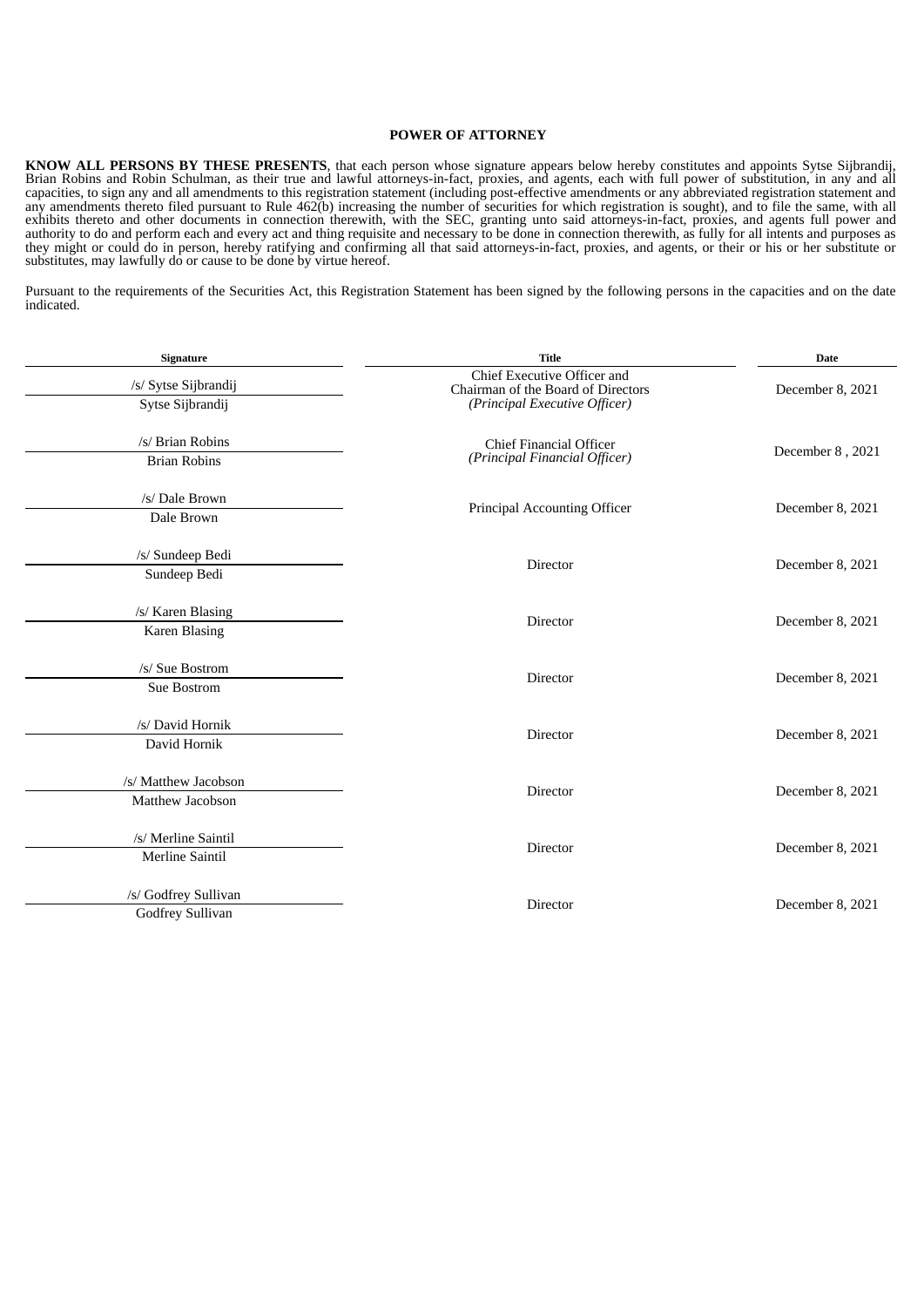<span id="page-25-0"></span>

801 California Street Mountain View, CA 94041 650.988.8500 Fenwick.com

December 8, 2021

GitLab Inc.

Ladies and Gentlemen:

At your request, we have examined the Registration Statement on Form S-8 (the "*Registration Statement*") to be filed by GitLab Inc., a Delaware corporation (the "*Company*"), with the Securities and Exchange Commission (the "*Commission*") on or about December 8, 2021 in connection with the registration under the Securities Act of 1933, as amended ("*Securities Act*"), of resale of up to 10,929,028 shares (the "*Shares*") of the Company's Class A Common Stock, \$0.0000025 par value per share, of the Company by the selling stockholders (the "*Selling Stockholders*") described in the prospectus included in the Registration Statement (the "*Prospectus*"). The Resale Shares were previously issued upon exercise stock option awards granted under the Company's 2015 Equity Incentive Plan, as amended to date (the "*2015 Plan*").

In connection with our opinion, we have examined such matters of fact as we have deemed necessary, which included examination of originals or copies of: (a) the Company's current Restated Certificate of Incorporation and Restated Bylaws, as amended (collectively, the "*Charter Documents*"), the 2015 Plan, the Registration Statement, the Prospectus and the exhibits thereto, (b) certain corporate proceedings of the Company's Board of Directors (the "*Board*") and the Company's stockholders relating to adoption or approval of the Charter Documents, the 2015 Plan, the filing of the Registration Statement and the registration of the Shares under the Securities Act and documents regarding the Company's outstanding and reserved capital stock and other securities, and (c) such other documents as we have deemed advisable, and we have examined such questions of law as we have considered necessary. In giving our opinion, we have also relied upon a management certificate addressed to us and dated of even date herewith executed by the Company containing certain factual representations by the Company.

In our examination of documents for purposes of this opinion, we have assumed, and express no opinion as to, the authenticity and completeness of all documents submitted to us as originals, the genuineness of signatures on documents reviewed by us, the conformity to originals and the completeness of all documents submitted to us as copies, the legal capacity of all parties executing any documents (other than the Company), the lack of any undisclosed termination or modification or waiver of any document, the absence of any extrinsic agreements or documents that might change or affect the interpretation or terms of documents, and the due authorization, execution and delivery of all documents by each party thereto other than the Company. We have also assumed that any certificates or instruments representing the Shares, when issued, will be executed by the Company and by officers of the Company duly authorized to do so. In rendering our opinion, we have also relied upon a Certificate of Good Standing dated October 13, 2021 issued by the Delaware Secretary of State with respect to the Company and representations and certifications made to us by the Company, including without limitation representations in an Opinion Certificate addressed to us of even date herewith that the Company has available a sufficient number of authorized shares of Class A Common Stock and Class B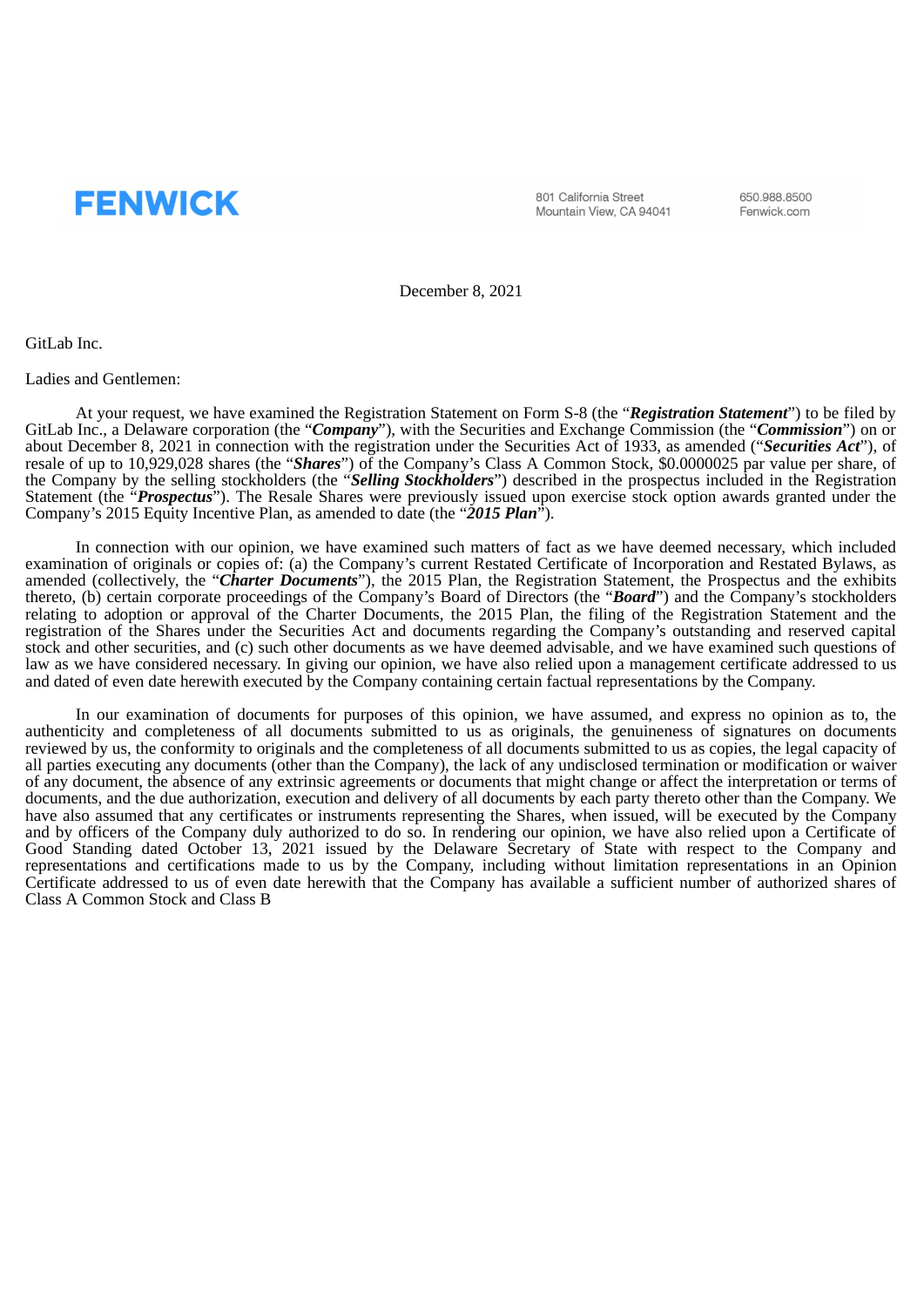Common Stock that are not currently outstanding or reserved for issuance under other outstanding securities or plans of the Company, to enable the Company to issue and deliver all of the Shares as of the date of this letter. We render this opinion only with respect to, and express no opinion herein concerning the application or effect of the laws of any jurisdiction other than, the existing Delaware General Corporation Law. We express no opinion with respect to the securities or "blue sky" laws of any state.

We render this opinion only with respect to, and express no opinion herein concerning the application or effect of the laws of any jurisdiction other than, the existing Delaware General Corporation Law.

Based upon, and subject to, the foregoing, we are of the opinion that the Shares to be sold by the Selling Stockholders pursuant to the Registration Statement and the Prospectus are validly issued, fully paid and non-assessable.

We consent to the use of this opinion as an exhibit to the Registration Statement and further consent to all references to us, if any, in the Registration Statement, the Prospectus constituting a part thereof and any amendments thereto. We do not thereby admit that we are within the category of persons whose consent is required under Section 7 of the Securities Act or the rules and regulations of the Commission thereunder.

This opinion is intended solely for use in connection with and the sale of Shares by the Selling Stockholders subject to the Registration Statement and is not to be relied upon for any other purpose. This opinion is rendered as of the date first written above and is based solely on our understanding of facts in existence as of such date after the aforementioned examination. In rendering the opinions above, we are opining only as to the specific legal issues expressly set forth therein, and no opinion shall be inferred as to any other matter or matters. We assume no obligation to advise you of any fact, circumstance, event or change in the law or the facts that may hereafter be brought to our attention whether or not such occurrence would affect or modify any of the opinions expressed herein.

Very truly yours,

/s/ Fenwick & West LLP

# **FENWICK & WEST LLP**